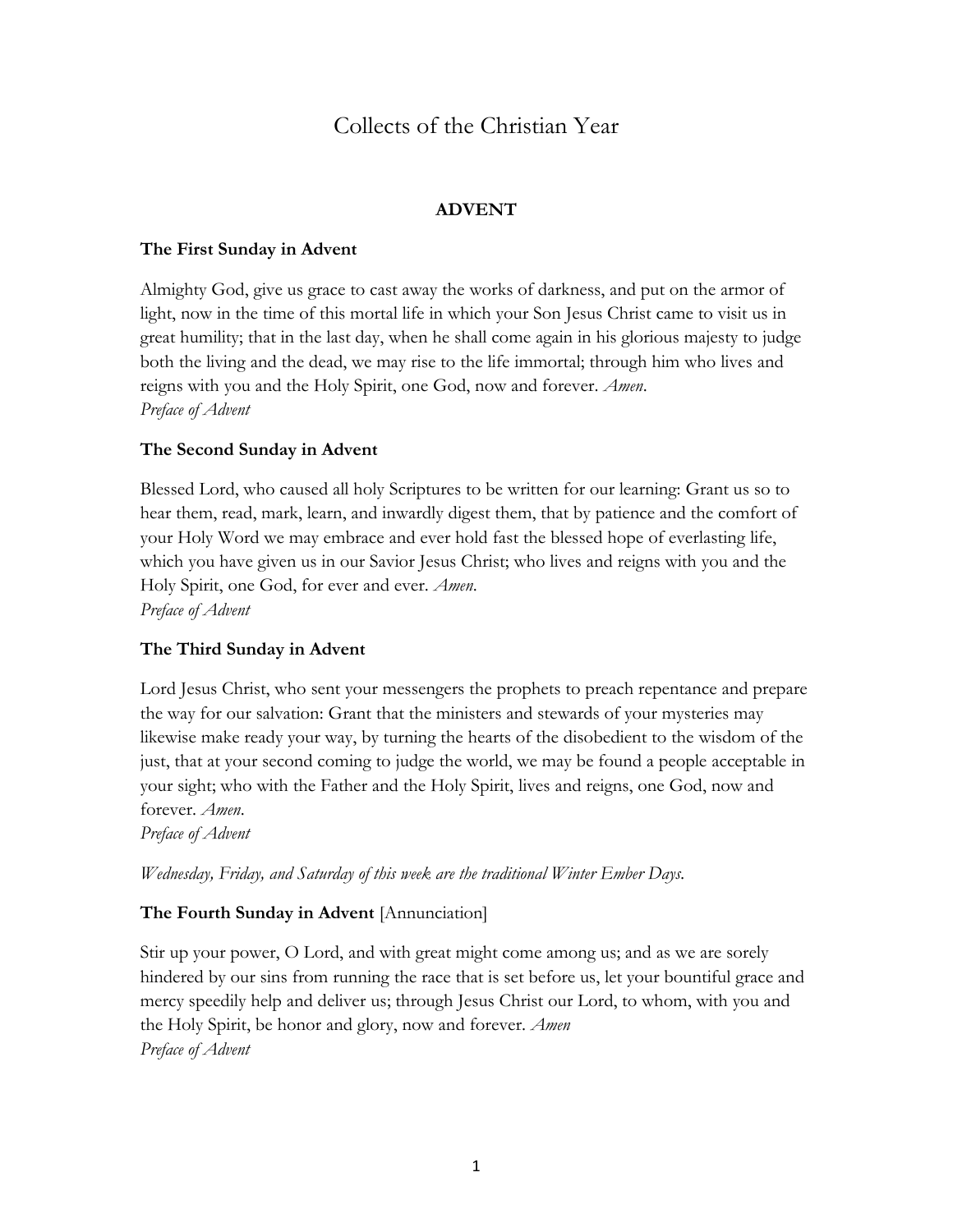#### **CHRISTMAS**

#### **Christmas Eve**

O God, you have caused this holy night to shine with the brightness of the true Light: Grant that we, who have known the revelation of that Light on earth, may also enjoy him perfectly in heaven; where with you and the Holy Spirit he lives and reigns, one God, in glory everlasting. *Amen*. *Preface of Christmas*

### **Christmas Day**

Almighty God, you have given your only-begotten Son to take our nature upon him, and to be born [this day] of a pure virgin: Grant that we, who have been born again and made your children by adoption and grace, may daily be renewed by your Holy Spirit; through our Lord Jesus Christ, to whom with you and the same Spirit be honor and glory, now and forever. *Amen*.

*Preface of Christmas*

*The Collect immediately preceding and any of the sets of Proper Lessons for Christmas Day serve for any weekdays between Holy Innocents' Day and the First Sunday of Christmas* 

*When Christmas Day falls on a Sunday, the next Sunday is The Sunday after Christmas Day: The Holy Name of Our Lord Jesus Christ.*

#### **The First Sunday of Christmas**

Almighty God, you have poured upon us the new light of your incarnate Word: Grant that this light, enkindled in our hearts, may shine forth in our lives; through Jesus Christ our Lord; who lives and reigns with you, in the unity of the Holy Spirit, one God, now and forever. *Amen*. *Preface of Christmas*

#### **The Holy Name of Our Lord Jesus Christ** [January 1]

Almighty God, whose blessed Son was circumcised for our sake in obedience to the Covenant of Abraham, and given the Name that is above every name: give us the grace to faithfully bear his Name, to worship him in the Spirit given in the New Covenant, and to proclaim him as the Savior of the world; who lives and reigns with you, in the unity of the Holy Spirit, one God, now and forever. *Amen. Preface of the Presentation*

#### **The Second Sunday of Christmas**

O God, who wonderfully created, and yet more wonderfully restored, the dignity of human nature: Grant that we may share the divine life of him who humbled himself to share our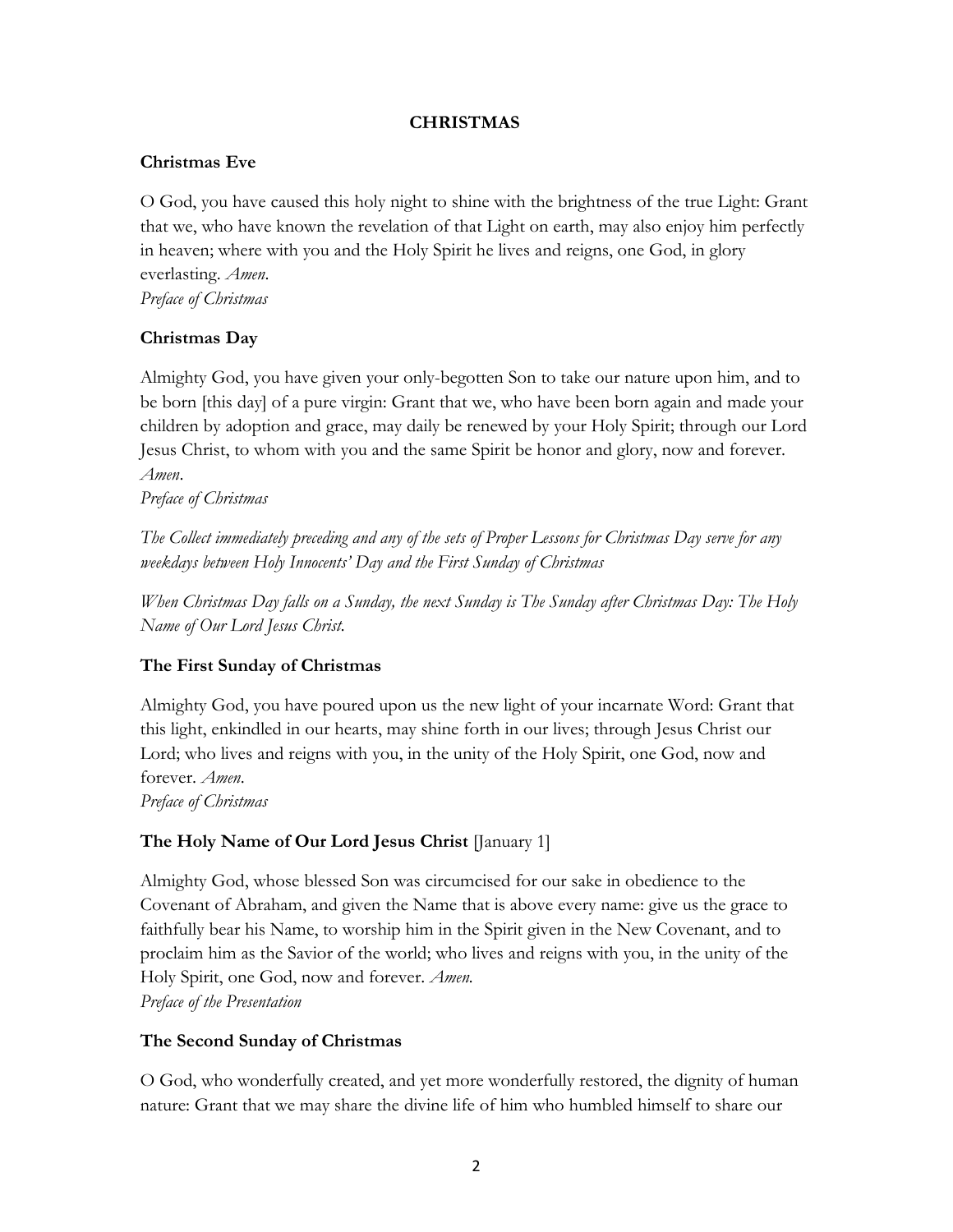humanity, your Son Jesus Christ; who lives and reigns with you, in the unity of the Holy Spirit, one God, for ever and ever. *Amen*. *Preface of Christmas*

### **EPIPHANY**

### **The Epiphany, or the Manifestation of Christ to the Gentiles** [January 6]

O God, by the leading of a star you manifested your only Son to the peoples of the earth: Lead us, who know you now by faith, to your presence, where we may see your glory face to face; through Jesus Christ our Lord; who lives and reigns with you and the Holy Spirit, one God, now and forever. *Amen*.

*Preface of the Epiphany*

*The Collect, with the Psalm and Lessons for the Epiphany, or those for the Second Sunday after Christmas, serves for weekdays between the Epiphany and the following Sunday.*

*When the Epiphany falls on a Sunday, subsequent Sundays are Sundays after Epiphany.* 

# **The First Sunday of Epiphany** [Baptism of Our Lord]

Eternal Father, who at the baptism of Jesus revealed him to be your Son, anointing him with the Holy Spirit: grant to us, who are born again by water and the Spirit, that we may be faithful to our calling as your adopted children; through Jesus Christ our Lord; who lives and reigns with you and the Holy Spirit, one God, now and forever. *Amen*. *Preface of the Epiphany*

### **The Second Sunday of Epiphany**

Almighty God, whose Son our Savior Jesus Christ is the light of the world: Grant that your people, illumined by your Word and Sacraments, may shine with the radiance of Christ's glory, that he may be known, worshiped, and obeyed to the ends of the earth; through Jesus Christ our Lord; who with you and the Holy Spirit lives and reigns, one God, now and forever. *Amen*.

*Preface of the Epiphany*

# **The Third Sunday of Epiphany**

Give us grace, O Lord, to answer readily the call of our Savior Jesus Christ and proclaim to all people the Good News of his salvation, that we and the whole world may perceive the glory of his marvelous works; who lives and reigns with you and the Holy Spirit, one God, for ever and ever. *Amen. Preface of the Epiphany*

### **The Fourth Sunday of Epiphany**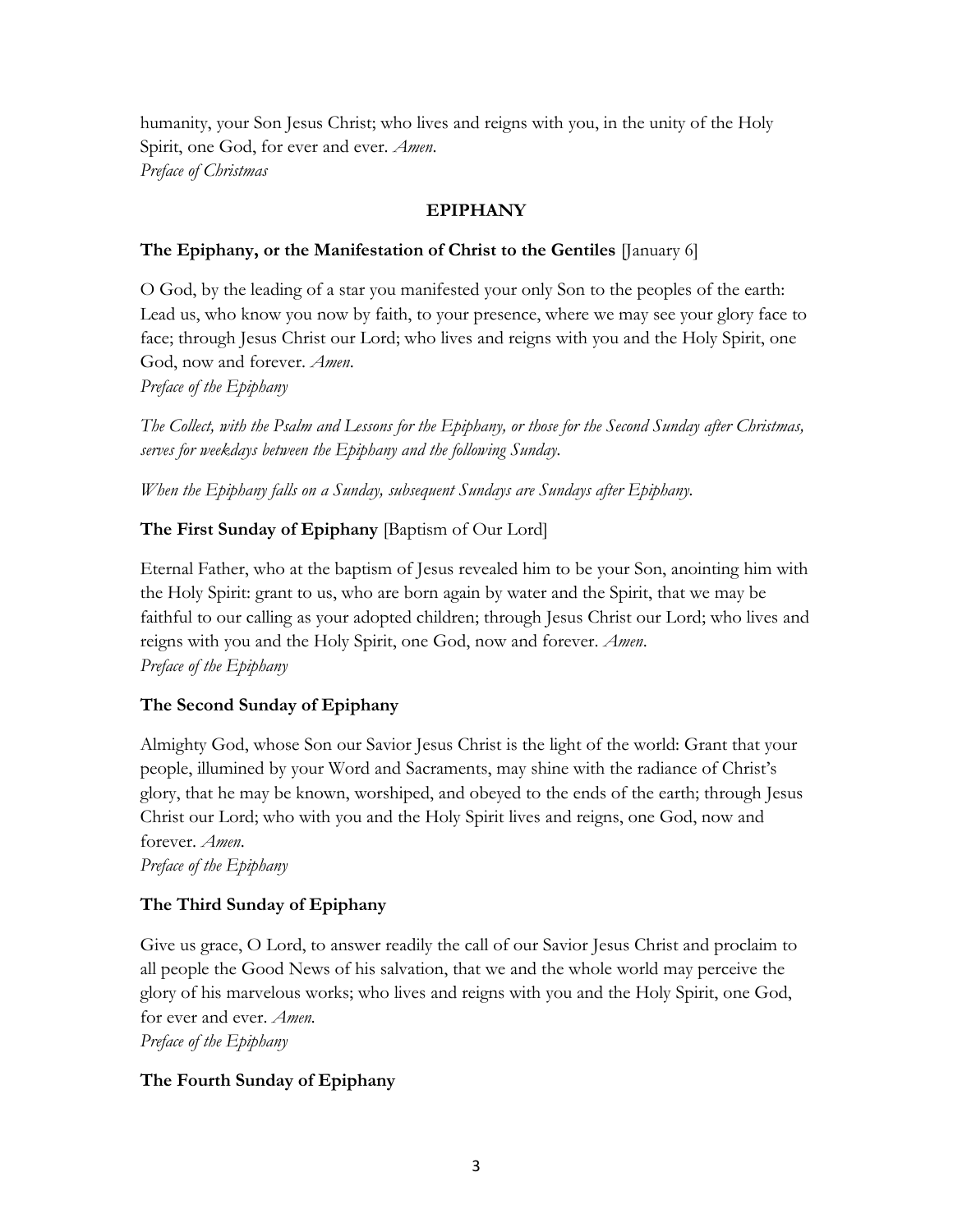O God, you know that we are set in the midst of so many and grave dangers that in the frailty of our nature we cannot always stand upright: Grant us your strength and protection to support us in all dangers and carry us through every temptation; through Jesus Christ our Lord; who lives and reigns with you and the Holy Spirit, one God, world without end. *Amen*. *Preface of the Epiphany*

# **The Presentation of Christ in the Temple** [February 2]

Almighty and everliving God, we humbly pray that, as your only-begotten Son was this day presented in the temple in the substance of our flesh, so we may be presented to you with pure and clean hearts by Jesus Christ our Lord; who lives and reigns with you and the Holy Spirit, one God, now and forever. *Amen.*

*Preface of the Presentation*

*The pre-Lenten "-gesimas" may be observed on the last three Sundays before Lent***.**

### **The Fifth Sunday of Epiphany**

O Lord, our Creator and Redeemer, we ask you to keep your household the Church continually in your true religion; so that we who trust in the hope of your heavenly grace may always be defended by your mighty power; through Jesus Christ our Lord; who lives and reigns with you and the Holy Spirit, both now and forever. *Amen Preface of the Lord's Day, or of the Epiphany*

# **The Sixth Sunday of Epiphany**

Almighty God, we ask you mercifully to look upon your people; that by your great goodness they may be governed and preserved evermore; through Jesus Christ our Lord; who lives and reigns with you and the Holy Spirit, now and forever. *Amen*. *Preface of the Lord's Day, or of the Epiphany*

### **The Seventh Sunday of Epiphany**

O God, the strength of all who put their trust in you: mercifully accept our prayers, and because through the weakness of our mortal nature we can do no good thing without you, grant us the help of your grace to keep your commandments; so that we may please you in will and deed; we ask this through Jesus Christ our Lord who lives and reigns with you and the Holy Spirit, one God, for ever and ever. *Amen*. *Preface of the Lord's Day, or of the Epiphany*

### **The Eighth Sunday of Epiphany**

Lord God, you know that without your grace we cannot put our trust in anything that we do; defend us, by your mighty power, from all adversities which might assault and hurt our souls; we ask this through Jesus Christ our Lord; who with you and the Holy Spirit, lives and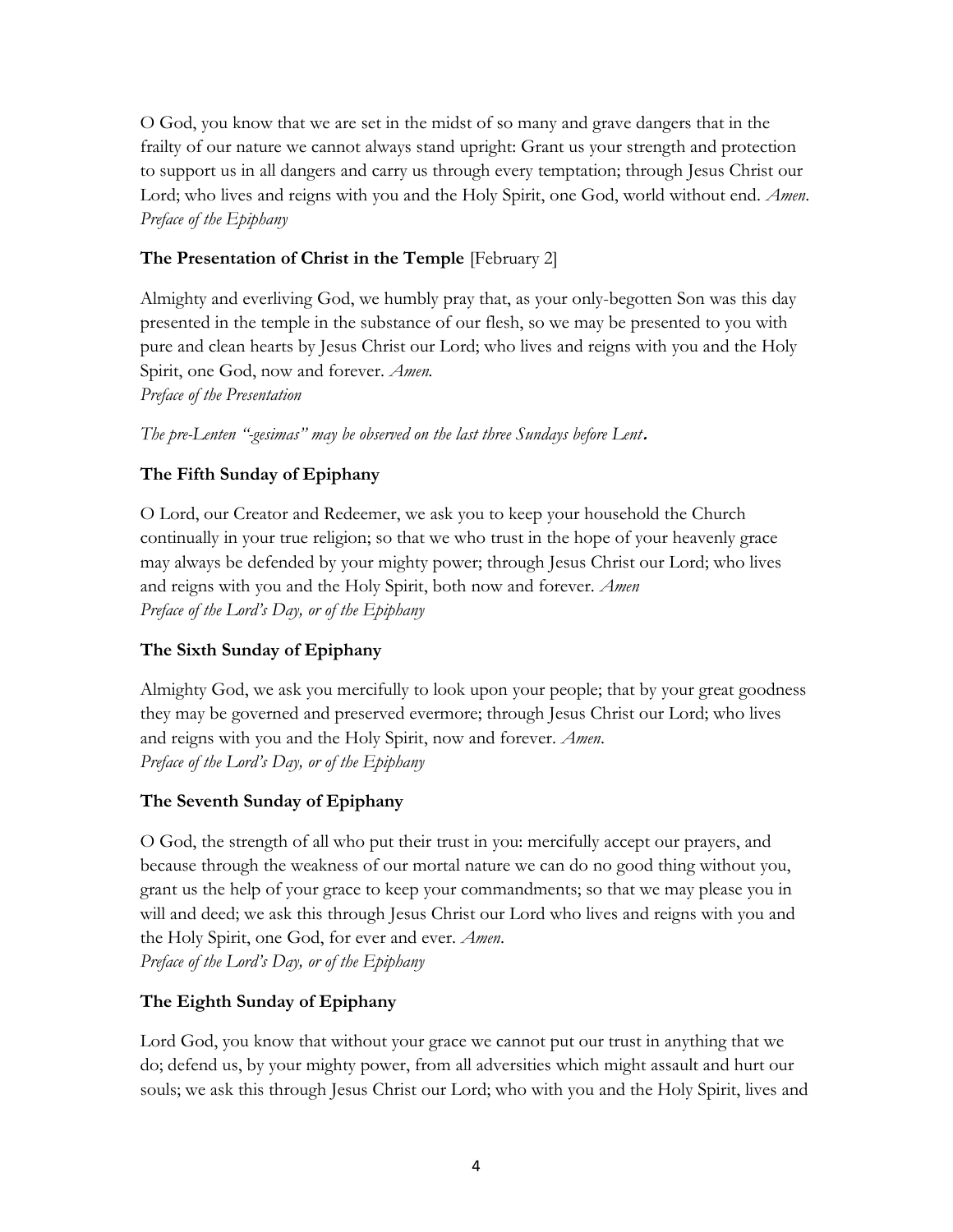reigns as one God, now and forever. *Amen*. *Preface of the Lord's Day, or of the Epiphany*

# **The Second to last Sunday of Epiphany** [World Mission Sunday]

Give us grace, O Lord, to answer readily the call of our Savior Jesus Christ and proclaim to all people the Good News of his salvation, that we and the whole world may perceive the glory of his marvelous works; who lives and reigns with you and the Holy Spirit, one God, for ever and ever. *Amen*.

*Preface of Epiphany*

*This collect, with corresponding psalms and lessons, may be substituted for any Sunday of Epiphany, except the First or the Last.* 

### **The Last Sunday of Epiphany** [Transfiguration]

O God, who before the passion of your only-begotten Son revealed his glory upon the holy mountain: Grant that we, beholding by faith the light of his countenance, may be strengthened to bear our cross, and be changed into his likeness from glory to glory; through Jesus Christ our Lord; who lives and reigns with you and the Holy Spirit, one God, for ever and ever. *Amen*.

*Preface of Epiphany or of Transfiguration*

### **LENT**

### **Ash Wednesday**

Almighty and everlasting God, you hate nothing you have made and forgive the sins of all who are penitent: Create and make in us new and contrite hearts, that we, worthily lamenting our sins and acknowledging our wretchedness, may obtain of you, the God of all mercy, perfect remission and forgiveness; through Jesus Christ our Lord; who lives and reigns with you and the Holy Spirit, one God, for ever and ever. *Amen*. *Preface of Lent* 

*This Collect, with the corresponding Psalm and Lessons, also serves for the weekdays which follow, except as otherwise appointed.*

# **The First Sunday in Lent**

Almighty God, whose blessed Son was led by the Spirit to be tempted by Satan: Come quickly to help us who are assaulted by many temptations; and, as you know the weaknesses of each of us, let each one find you mighty to save; through Jesus Christ your Son our Lord; who lives and reigns with you and the Holy Spirit, one God, now and forever. *Amen*. *Preface of Lent* 

*Wednesday, Friday, and Saturday of this week are the traditional Spring Ember Days.*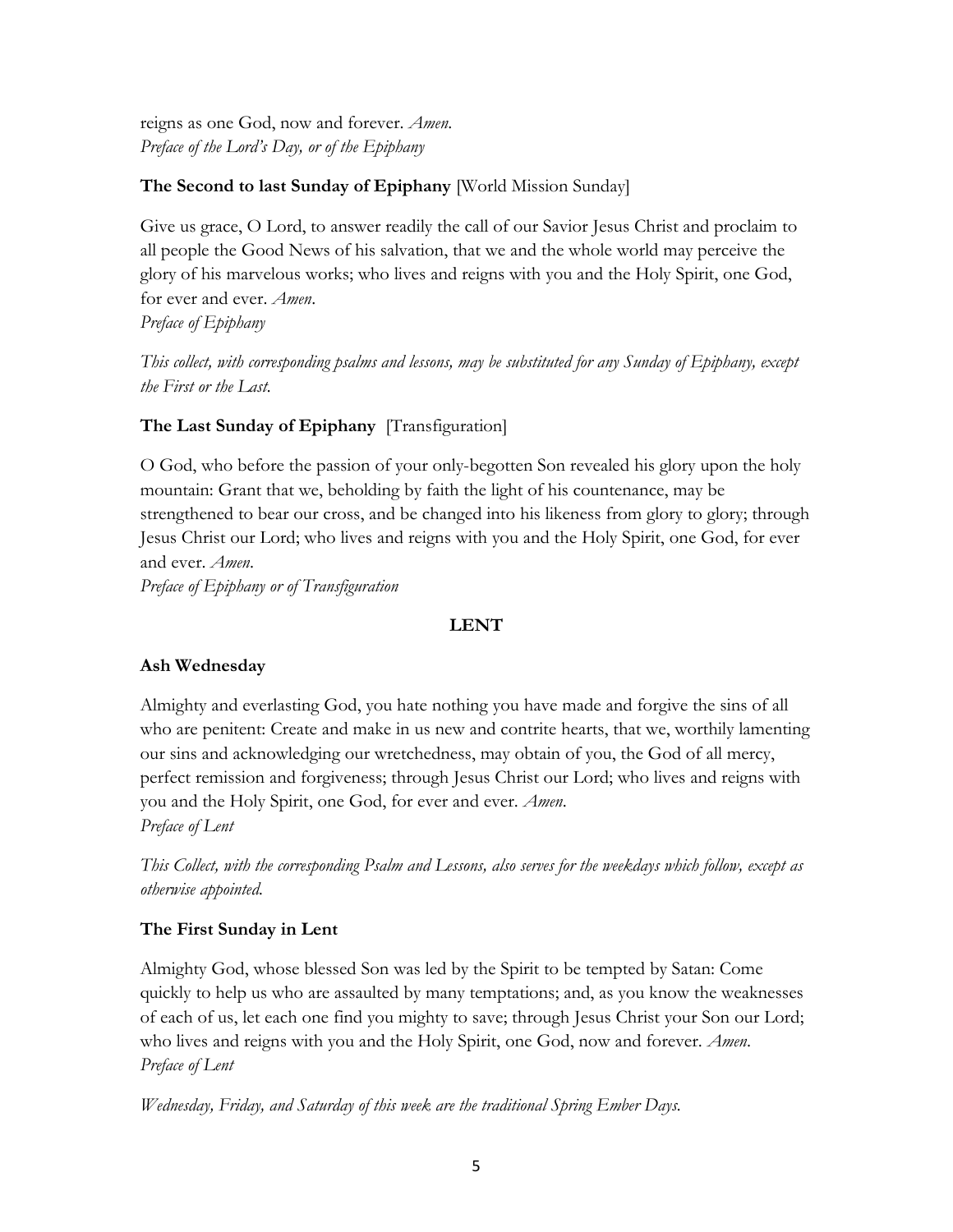#### **The Second Sunday in Lent**

Almighty God, you know that we have no power in ourselves to help ourselves: Keep us both outwardly in our bodies and inwardly in our souls, that we may be defended from all adversities which may happen to the body, and from all evil thoughts which may assault and hurt the soul; through Jesus Christ our Lord; who lives and reigns with you and the Holy Spirit, one God, for ever and ever. *Amen*. *Preface of Lent* 

#### **The Third Sunday in Lent**

Heavenly Father, you made us for yourself, and our hearts are restless until they rest in you: Look upon the heartfelt desires of your humble servants, and stretch forth the strong hand of your Majesty to be our defense against our enemies; through Jesus Christ our Lord; who lives and reigns with you and the Holy Spirit, world without end. *Amen*. *Preface of Lent* 

#### **The Fourth Sunday in Lent**

Gracious Father, whose blessed Son Jesus Christ came down from heaven to be the true bread which gives life to the world: Evermore give us this bread, that he may live in us, and we in him; who lives and reigns with you and the Holy Spirit, one God, now and forever. *Amen*.

*Preface of Lent*

### **The Fifth Sunday in Lent** [Passion Sunday]

Almighty God, you alone can bring into order the unruly wills and affections of sinners: Grant your people grace to love what you command and desire what you promise; that, among the swift and varied changes of this world, our hearts may surely there be fixed where true joys are to be found; through Jesus Christ our Lord; who lives and reigns with you and the Holy Spirit, one God, now and forever. *Amen. Preface of Lent*

#### **HOLY WEEK**

#### **Palm Sunday**

Almighty and everliving God, in your tender love for the human race you sent your Son our Savior Jesus Christ to take upon himself our nature, and to suffer death upon the cross, giving us the example of his great humility: Mercifully grant that we may walk in the way of his suffering, and also share in his resurrection; through Jesus Christ our Lord; who lives and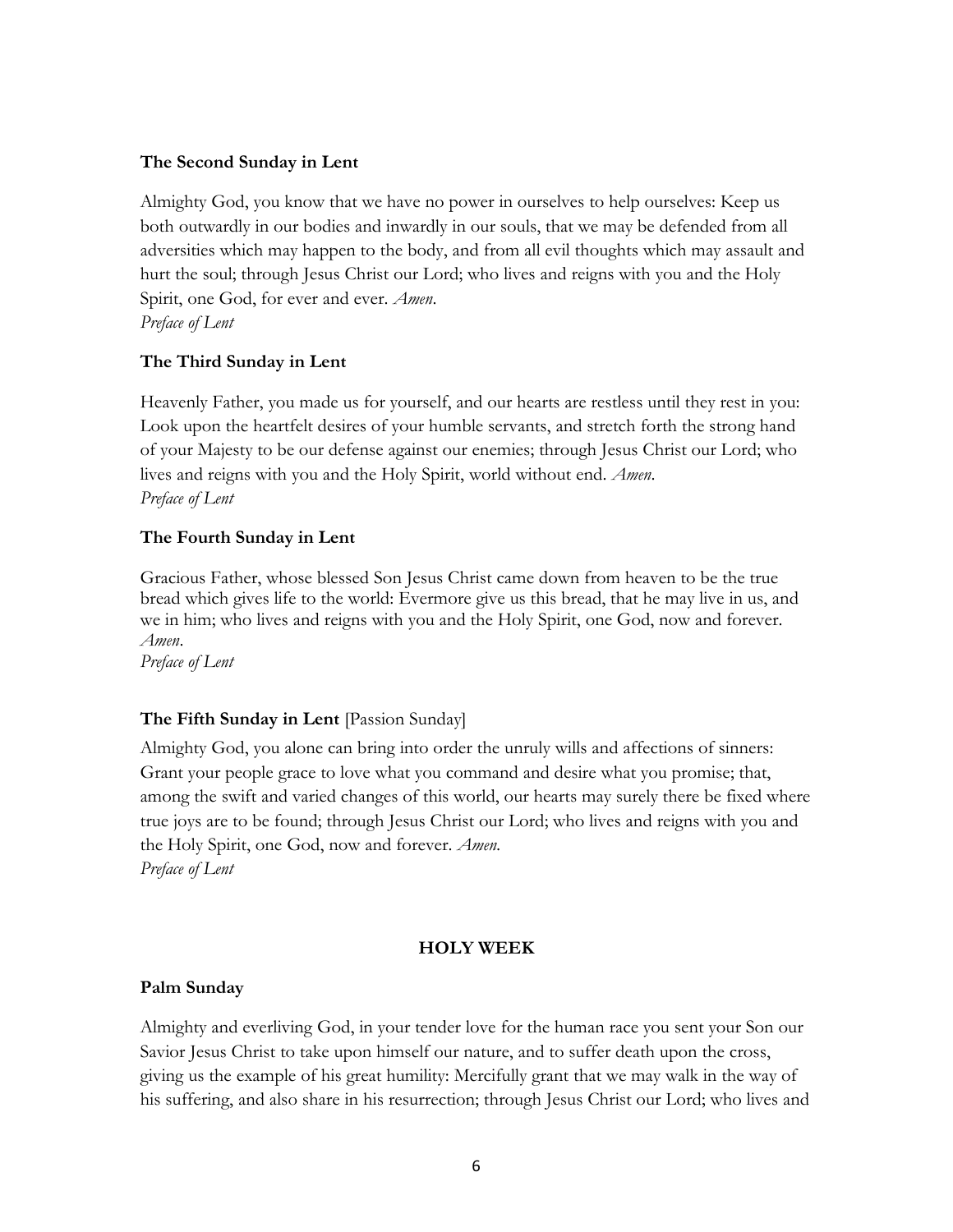reigns with you and the Holy Spirit, one God, for ever and ever. *Amen*. *Preface of Holy Week*

### **Monday of Holy Week**

Almighty God, whose most dear Son went not up to joy but first he suffered pain, and entered not into glory before he was crucified: Mercifully grant that we, walking in the way of the cross, may find it none other than the way of life and peace; through Jesus Christ your Son our Lord [who lives and reigns with you and the Holy Spirit, one God, for ever and ever]. *Amen*. *Preface of Holy Week*

### **Tuesday of Holy Week**

Lord our God, whose blessed Son our Savior gave his back to be whipped and did not hide his face from shame and spitting: Give us grace to accept joyfully the sufferings of the present time, confident of the glory that shall be revealed; through Jesus Christ your Son our Lord [who lives and reigns with you and the Holy Spirit, one God, for ever and ever]. *Amen*. *Preface of Holy Week*

### **Wednesday of Holy Week**

Assist us mercifully with your grace, Lord God of our salvation; that we may enter with joy upon the meditation of those mighty acts by which you have promised us life and immortality; through Jesus Christ our Lord [who lives and reigns with you and the Holy Spirit, one God, for ever and ever]. *Amen*. *Preface of Holy Week*

### **Maundy Thursday**

Almighty Father, whose dear Son, on the night before he suffered, instituted the Sacrament of his Body and Blood: Mercifully grant that we may receive it thankfully in remembrance of Jesus Christ our Lord, who in these holy mysteries gives us a pledge of eternal life; [and who lives and reigns with you and the Holy Spirit, one God, for ever and ever]. *Amen*. *Preface of Maundy Thursday*

# **Good Friday**

Almighty God, we pray you graciously to behold this your family, for whom our Lord Jesus Christ was willing to be betrayed, and given into the hands of sinners, and to suffer death upon the cross; [who now lives and reigns with you and the Holy Spirit, one God, for ever and ever]. *Amen*.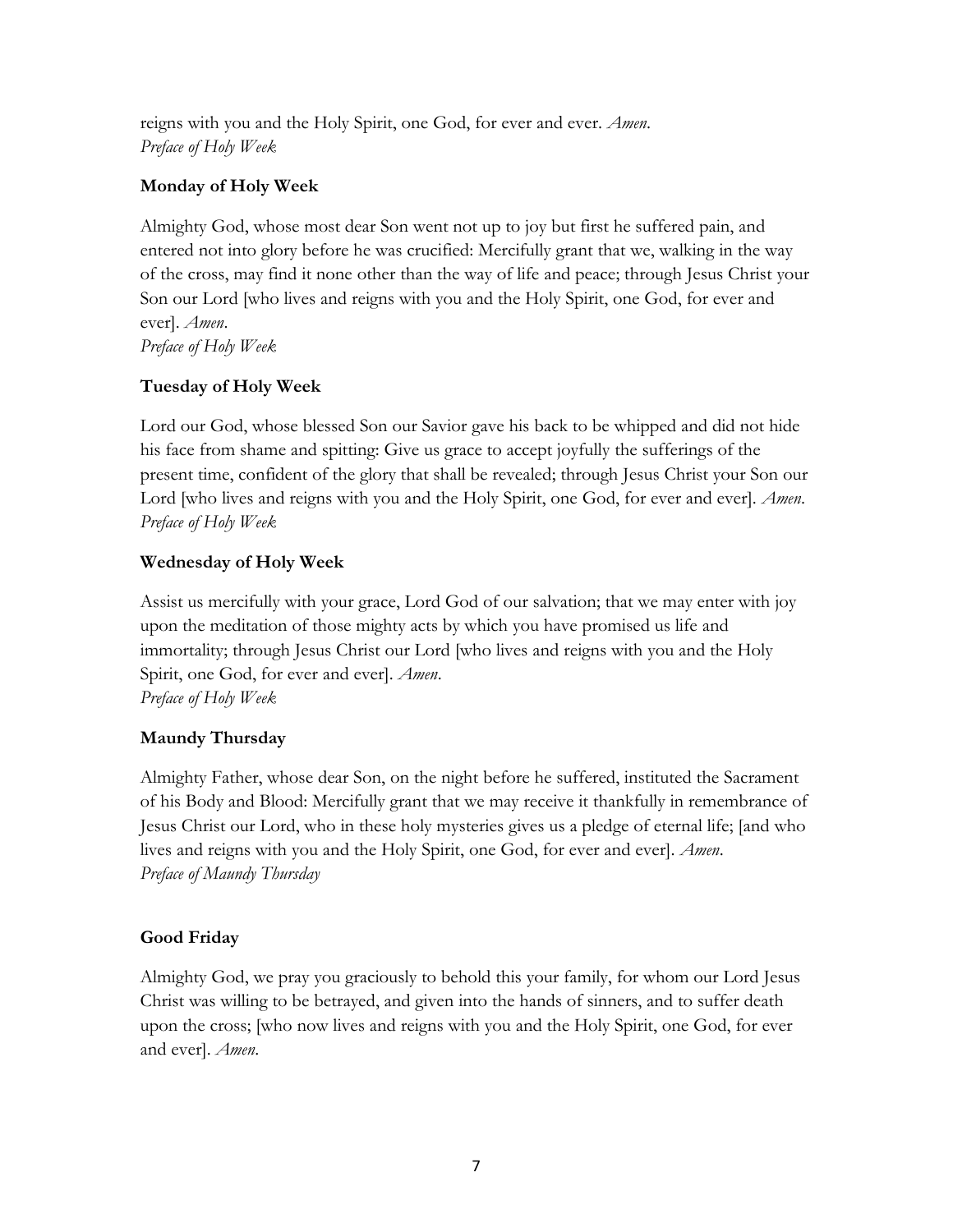### **Holy Saturday**

O God, Creator of heaven and earth: Grant that, as the crucified body of your dear Son was laid in the tomb and rested on this holy Sabbath, so we may await with him the coming of the third day, and rise with him to newness of life; through Jesus Christ our Lord. *Amen.*

*or*

O God of the living, on this day your Son descended to the place of the dead: Look with kindness on all of us who wait in hope for liberation from the corruption of sin and death, and give us a share in the glory of the children of God, through Jesus Christ your Son, our Lord. *Amen.*

#### **EASTER**

#### **Easter Eve**

O God, who made this most holy night to shine with the glory of the Lord's resurrection: Stir up that Spirit of adoption which is given to your Church in Baptism, that we, being renewed both in body and mind, may worship you in sincerity and truth; through Jesus Christ our Lord, who lives and reigns with you, in the unity of the Holy Spirit, one God, now and forever. *Amen*.

*Preface of Easter*

### **Easter Day**

Almighty God, who through your only-begotten Son Jesus Christ overcame death and opened to us the gate of everlasting life: Grant that we, who celebrate with joy the day of the Lord's resurrection, may be raised from the death of sin by your life-giving Spirit; through Jesus Christ our Lord; who lives and reigns with you and the Holy Spirit, one God, now and forever. *Amen*.

*Preface of Easter*

*OR*

O God, who for our redemption gave your only begotten Son to die upon the cross, and by his glorious resurrection delivered us from the power of death and the devil: Grant us the grace to die daily to sin, that we may live with him in the joy of his resurrection, through the same, Jesus Christ our Lord; who lives and reigns with you and the Holy Spirit now and forever. *Amen. Preface of Easter*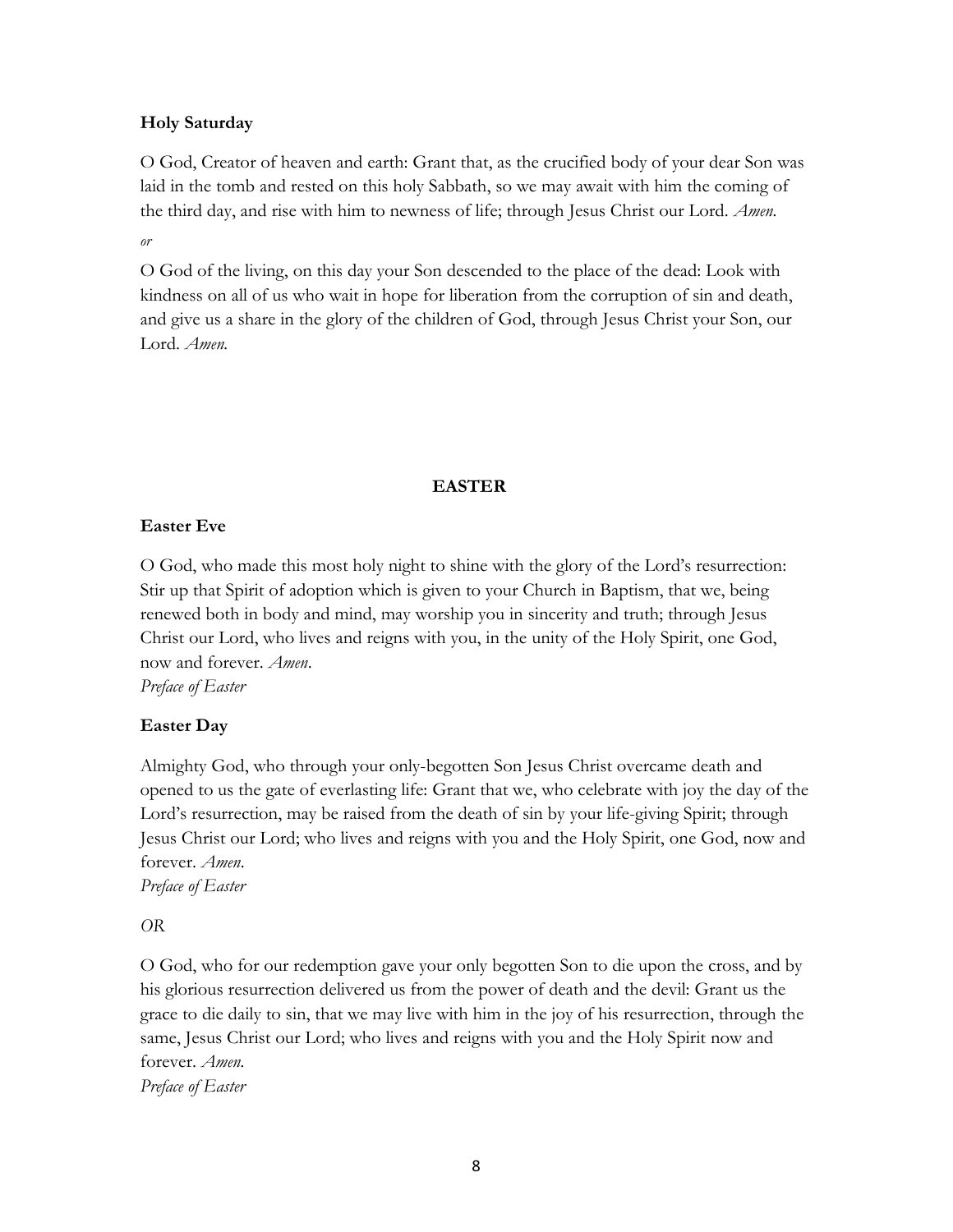### **Monday of Easter Week**

Grant, we pray, Almighty God, that we who celebrate with awe the Paschal feast may be found worthy to attain to everlasting joys; through Jesus Christ our Lord; who lives and reigns with you and the Holy Spirit, one God, now and forever. *Amen*. *Preface of Easter*

### **Tuesday of Easter Week**

O God, who by the glorious resurrection of your Son Jesus Christ destroyed death and brought life and immortality to light: Grant that we, who have been raised with him, may abide in his presence and rejoice in the hope of eternal glory; through Jesus Christ our Lord, to whom, with you and the Holy Spirit, be dominion and praise for ever and ever. *Amen*. *Preface of Easter*

### **Wednesday of Easter Week**

O God, whose blessed Son made himself known to his disciples in the breaking of bread: Open the eyes of our faith, that we may behold him in all his redeeming work; who lives and reigns with you, in the unity of the Holy Spirit, one God, now and forever. *Amen*. *Preface of Easter*

### **Thursday of Easter Week**

Almighty God, you show those in error the light of your truth so that they may return to the path of righteousness: Grant that all who have been reborn into the fellowship of Christ's Body may show forth in their lives what they profess by their faith; through Jesus Christ our Lord; who lives and reigns with you and the Holy Spirit, one God, now and forever. *Amen*. *Preface of Easter*

### **Friday of Easter Week**

Almighty Father, who gave your only Son to die for our sins and to rise for our justification: Give us grace so to put away the leaven of malice and wickedness, that we may always serve you in pureness of living and truth; through Jesus Christ your Son our Lord; who lives and reigns with you and the Holy Spirit, one God, now and forever. *Amen*. *Preface of Easter*

### **Saturday of Easter Week**

We thank you, heavenly Father, that you have delivered us from the dominion of sin and death and brought us into the kingdom of your Son; and we pray that, as by his death he has recalled us to life, so by his love he may raise us to eternal joys; who lives and reigns with you, in the unity of the Holy Spirit, one God, now and forever. *Amen*. *Preface of Easter*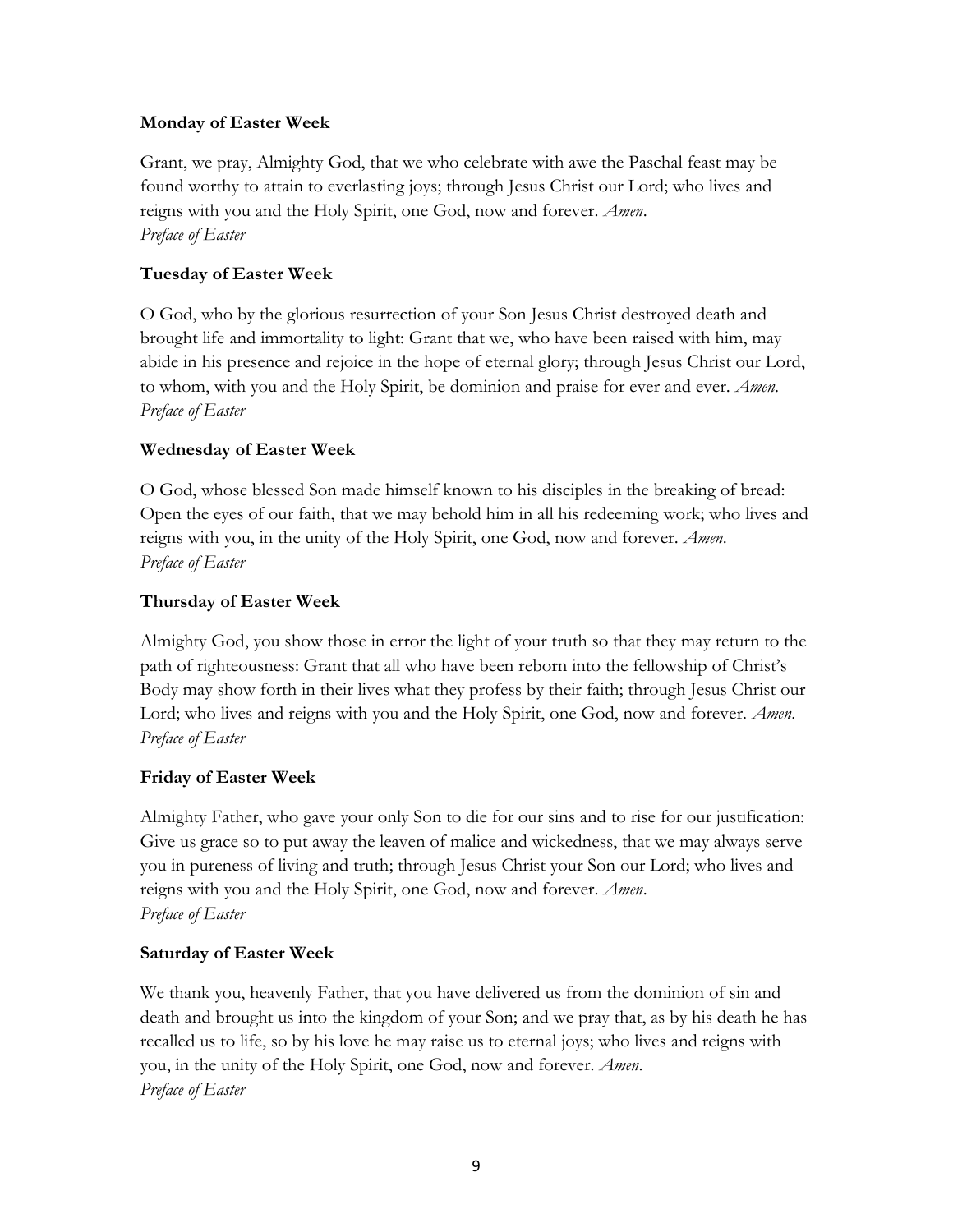#### **The Second Sunday of Easter**

Almighty and everlasting God, who in the Paschal mystery established the new covenant of reconciliation: Grant that all who have been reborn into the fellowship of Christ's Body may show forth in their lives what they profess by their faith; through Jesus Christ our Lord; who lives and reigns with you and the Holy Spirit, one God, for ever and ever. *Amen*. *Preface of Easter*

### **The Third Sunday of Easter**

Almighty God, you gave your only Son to be for us both a sacrifice for sin and an example of godly living: Give us the grace thankfully to receive this his inestimable benefit, and daily to follow the blessed steps of his most holy life; through Jesus Christ our Lord*; who* lives and reigns with you and the Holy Spirit, one God, forever and ever. *Amen. Preface of Easter*

### **The Fourth Sunday of Easter** [Good Shepherd]

O God, whose Son Jesus is the good shepherd of your people: Grant that when we hear his voice we may know him who calls us each by name, and follow where he leads; who, with you and the Holy Spirit, lives and reigns, one God, for ever and ever. *Amen*. *Preface of Easter*

### **The Fifth Sunday of Easter**

Almighty God, whom truly to know is everlasting life: Grant us so perfectly to know your Son Jesus Christ to be the way, the truth, and the life, that we may steadfastly follow his steps in the way that leads to eternal life; through Jesus Christ your Son our Lord; who lives and reigns with you, in the unity of the Holy Spirit, one God, for ever and ever. *Amen*. *Preface of Easter*

### **The Sixth Sunday of Easter** [Rogation]

O God, you have prepared for those who love you such good things as surpass our understanding: Pour into our hearts such love towards you, that we, loving you in all things and above all things, may obtain your promises, which exceed all that we can desire; through Jesus Christ our Lord; who lives and reigns with you and the Holy Spirit, one God, for ever and ever. *Amen*.

*Preface of Easter*

*Monday, Tuesday, and Wednesday of this week are the traditional Rogation Days.*

### **Ascension Day**

Grant, we pray, Almighty God, that as we believe your only-begotten Son our Lord Jesus Christ to have ascended into heaven, so we may also in heart and mind there ascend, and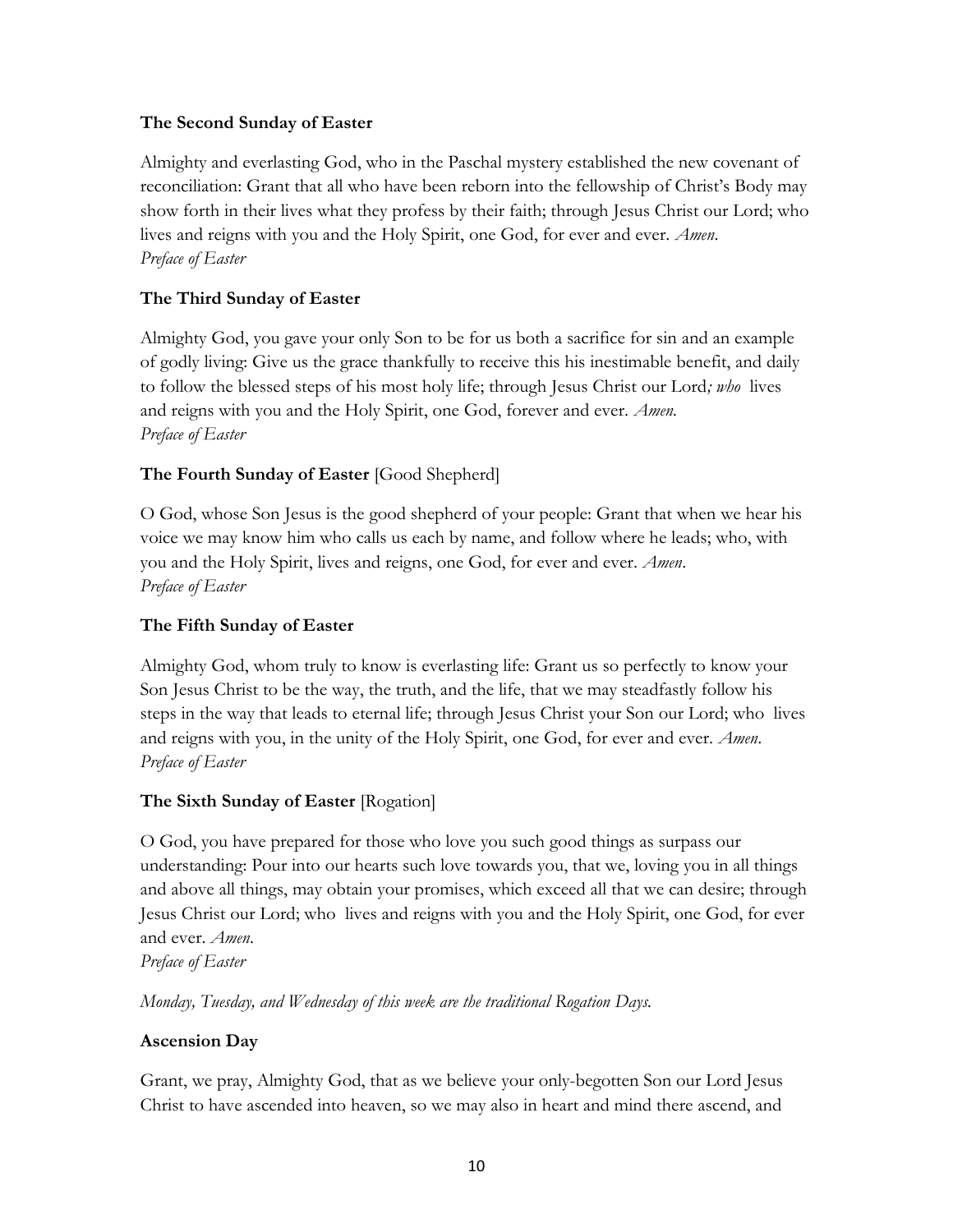with him continually dwell; who lives and reigns with you and the Holy Spirit, one God, for ever and ever. *Amen*. *Preface of the Ascension*

### **The Sunday after the Ascension**

O God, the King of glory, you have exalted your only Son Jesus Christ with great triumph to your kingdom in heaven: Do not leave us comfortless, but send us your Holy Spirit to strengthen us, and exalt us to that place where our Savior Christ has gone before; who lives and reigns with you and the Holy Spirit, one God, in glory everlasting. *Amen*. *Preface of the Ascension*

### **Day of Pentecost (Whitsunday)**

Almighty God, on this day you opened the way of eternal life to every race and nation by the promised gift of your Holy Spirit: Shed abroad this gift throughout the world by the preaching of the Gospel, that it may reach to the ends of the earth; through Jesus Christ our Lord; who lives and reigns with you, in the unity of the Holy Spirit, one God, for ever and ever. *Amen*.

*Preface of Pentecost*

*OR*

O God, who on this day taught the hearts of your faithful people by sending to them the light of your Holy Spirit: Grant us by the same Spirit to have a right judgment in all things, and evermore to rejoice in his holy comfort; through Jesus Christ your Son our Lord; who lives and reigns with you, in the unity of the Holy Spirit, one God, for ever and ever. *Amen*. *Preface of Pentecost*

*The Wednesday, Friday and Saturday of this week are the traditional Summer Ember Days.*

### **THE SEASON AFTER PENTECOST**

*Easter concludes with the Day of Pentecost. The remainder of the Christian Year is "after Pentecost," or, in the tradition of the Book of Common Prayer, "after Trinity." The First Sunday after Pentecost is Trinity Sunday. The collect and lessons for the weekdays following the Day of Pentecost and for the weekdays following the First Sunday after Pentecost (Trinity Sunday) are not those of the Day of Pentecost or of Trinity Sunday, but those appointed in the "Sunday closest to" section of the collects and the "Sunday closest to" section of the lectionary. All subsequent Sundays of the Christian Year are numbered in succession as "after Pentecost" (or "after Trinity") and the collect and lessons are drawn from the appropriate "Sunday closest to" materials. There is no seasonal Preface. The Preface of the Lord's Day may be used on Sundays, but not on weekdays. The later the date of Pentecost, the greater the number of early entries in the "Sunday*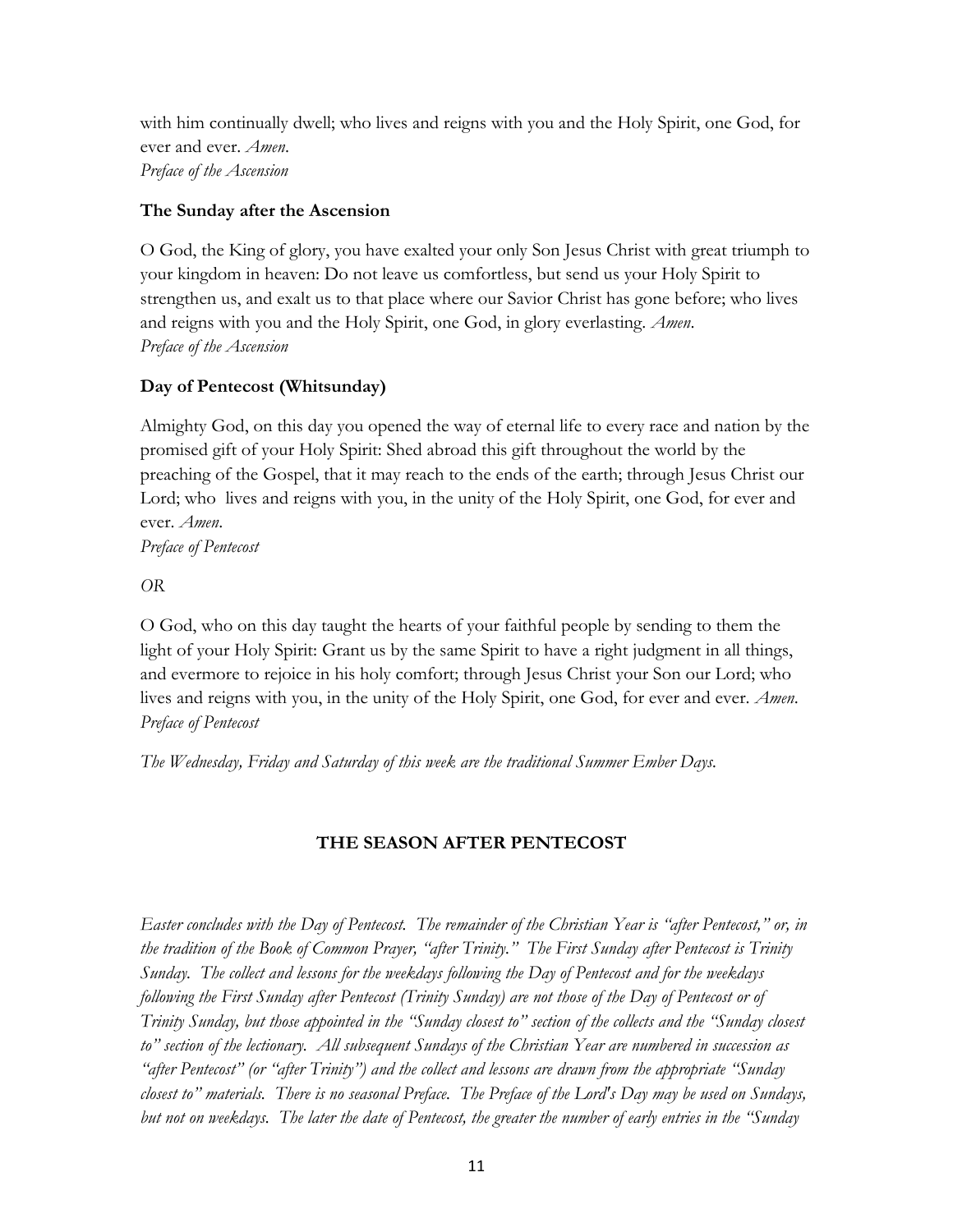*closest to" section where collects and lessons will go unused that year. But the omitted lessons will generally have been appointed for the latter weeks of Epiphany Season.*

# **Trinity Sunday**

Almighty and everlasting God, you have given to us your servants grace, by the confession of a true faith, to acknowledge the glory of the eternal Trinity, and in the power of your divine Majesty to worship the Unity. Keep us steadfast in this faith and worship, and bring us at last to see you in your one and eternal glory, O Father; who with the Son and the Holy Spirit live and reign, one God, for ever and ever. *Amen*. *Preface of Trinity Sunday*

# **Week of the Sunday closest to May 11**

O God, the strength of all who put their trust in you: Mercifully accept our prayers, and because through the weakness of our mortal nature we can do no good thing without you, grant us the help of your grace to keep your commandments, that we may please you in will and deed; through Jesus Christ our Lord who lives and reigns with you and the Holy Spirit, one God, for ever and ever. *Amen*.

# **Week of the Sunday closest to May 18**

O Lord, you never fail to support and govern those whom you bring up in your steadfast fear and love: Keep us, we pray, under your continual protection and providence, and give us a perpetual fear and love of your Name; through Jesus Christ our Lord who lives and reigns with you and the Holy Spirit, one God, for ever and ever. *Amen.* 

### **Week of the Sunday closest to May 25**

O Lord, we ask you mercifully to hear us, and grant that we, to whom you have given the desire to pray, may by your mighty aid be defended and comforted in all our adversities; through Jesus Christ our Lord; who lives and reigns with you and the Holy Spirit, one God, for ever and ever. *Amen*.

# **Week of the Sunday closest to June 1**

O God, the protector of all those who trust in you, without whom nothing is strong, nothing is holy: Increase and multiply in us your mercy, that, with you as our ruler and guide, we may so pass through things temporal that we lose not the things eternal; grant this, heavenly Father, for the sake of your Son, Jesus Christ; who lives and reigns with you and the Holy Spirit, one God, for ever and ever. *Amen.*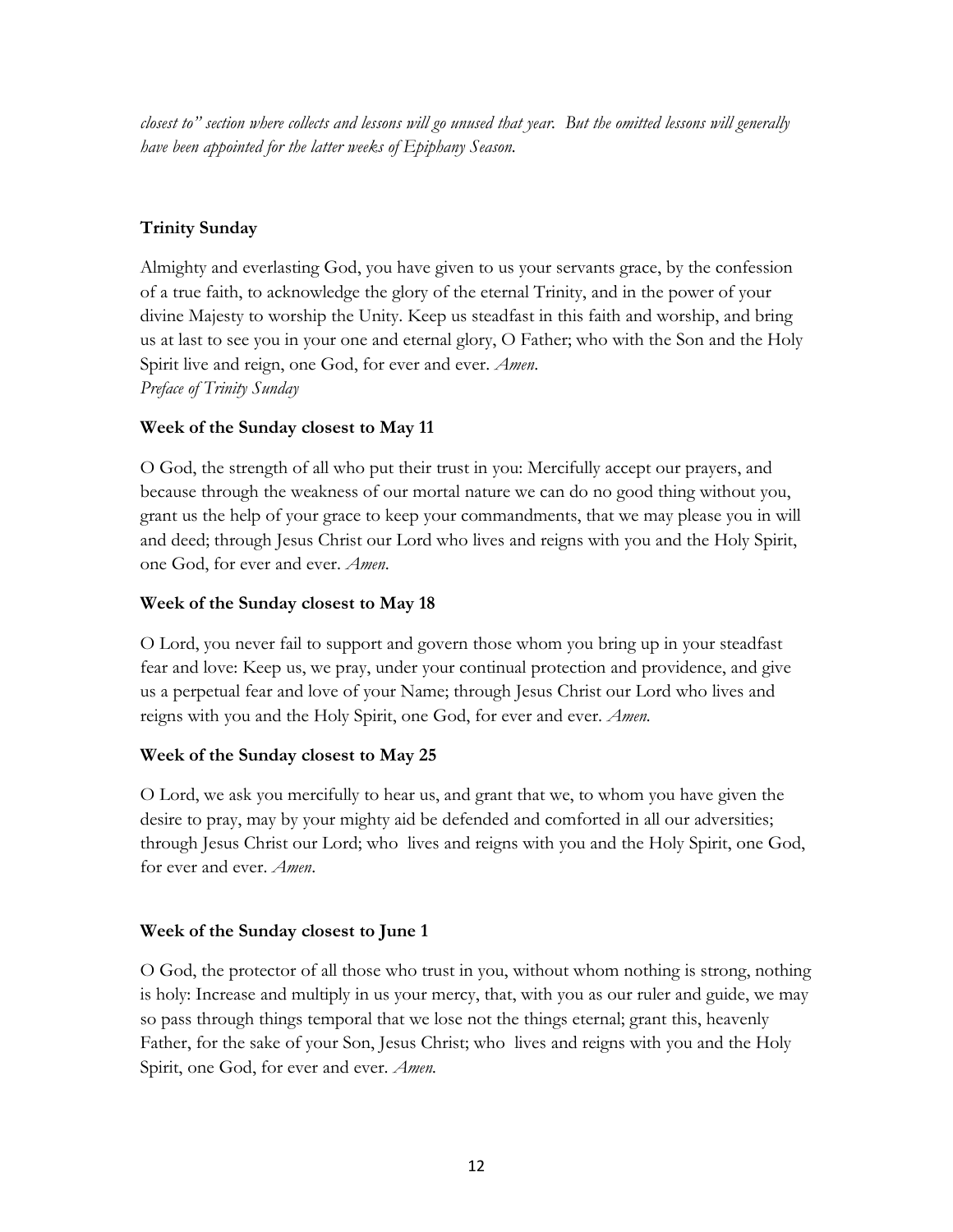#### **Week of the Sunday closest to June 8**

Grant, O Lord, that the course of this world may be so peaceably ordered in your providence, that your Church may joyfully serve you in all godly quietness and peace; through Jesus Christ our Lord; who lives and reigns with you and the Holy Spirit, one God, for ever and ever. *Amen*.

#### **Week of the Sunday closest to June 15**

O Lord, from whom comes all good things; grant us, your humble servants, the inspiration to always think and do those things which are good, that by your merciful guiding we may perform the same; through Jesus Christ our Lord; who lives and reigns with you and the Holy Spirit, one God, for ever and ever. *Amen*.

#### **Week of the Sunday closest to June 22**

Lord of all power and might, the author and giver of all good things: Graft in our hearts the love of your Name, increase in us true religion, nourish us with all goodness, and bring forth in us the fruit of good works; through Jesus Christ our Lord; who lives and reigns with you and the Holy Spirit, one God, for ever and ever. *Amen*.

### **Week of the Sunday closest to June 29**

O God, your never-failing providence sets in order all things both in heaven and on earth: Put away from us all hurtful things, and give us those things which are profitable for us; through Jesus Christ our Lord; who lives and reigns with you and the Holy Spirit, one God, for ever and ever. *Amen*.

### **Week of the Sunday closest to July 6**

Grant us, Lord, we pray, the spirit to think and do always those things that are right, that we, who cannot exist without you, may by you be enabled to live according to your will; through Jesus Christ our Lord; who lives and reigns with you and the Holy Spirit, one God, for ever and ever. *Amen*.

### **Week of the Sunday closest to July 13**

Hear us, O Lord, when we cry out to you; and that we might receive what we ask, enable us by your Holy Spirit to ask only what accords with your will; through Jesus Christ our Lord; who with you and the same Spirit lives and reigns for ever and ever. *Amen.*

### **Week of the Sunday closest to July 20**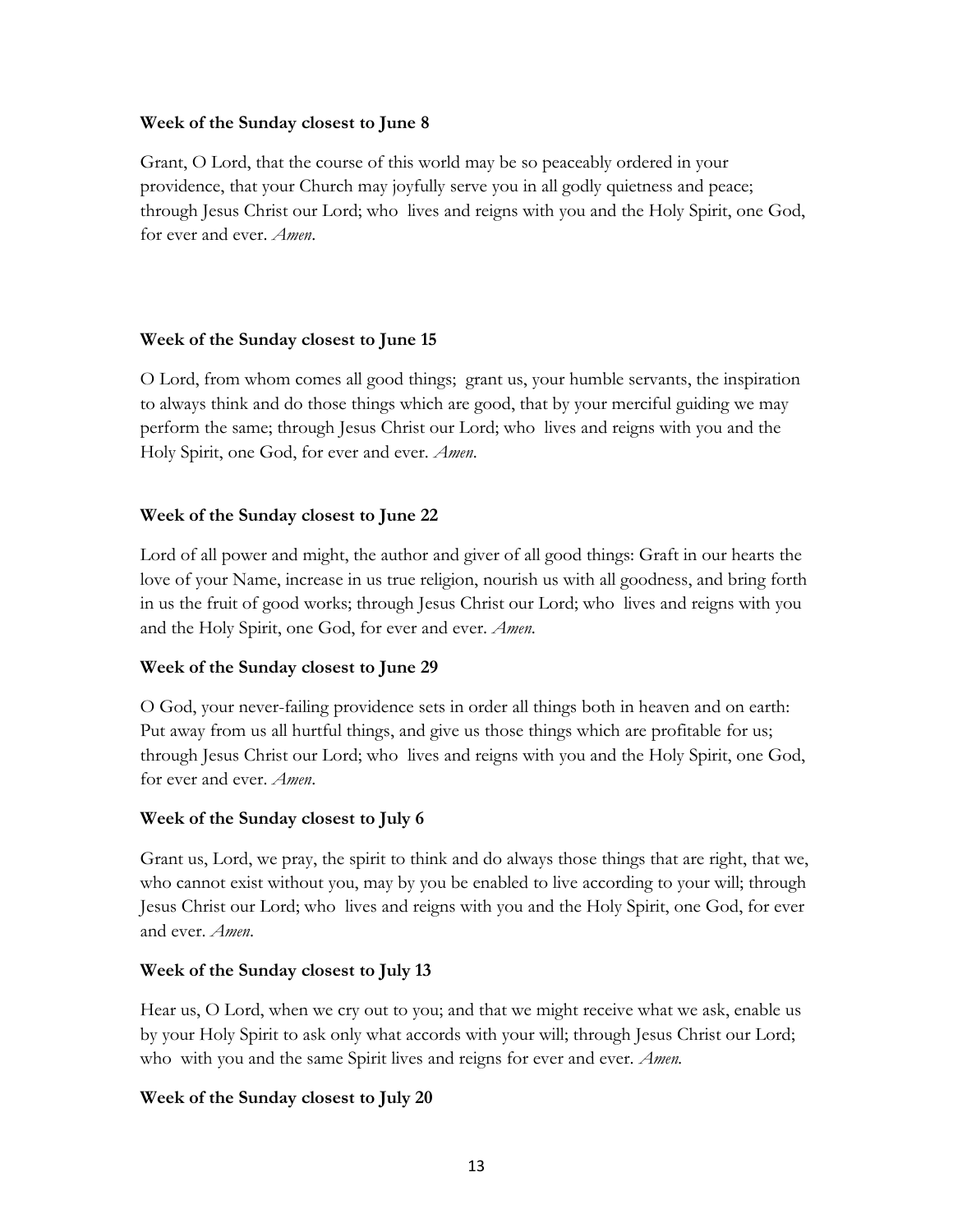O God, you declare your almighty power chiefly in showing mercy and pity: Grant us the fullness of your grace, that we, running to obtain your promises, may become partakers of your heavenly treasure; through Jesus Christ our Lord; who lives and reigns with you and the Holy Spirit, one God, for ever and ever. *Amen*.

### **Week of the Sunday closest to July 27**

Almighty and everlasting God, you are always more ready to hear than we to pray, and to give more than we either desire or deserve: Pour upon us the abundance of your mercy, forgiving us those things of which our conscience is afraid, and giving us those good things for which we are not worthy to ask, except through the merits and mediation of Jesus Christ our Savior; who lives and reigns with you and the Holy Spirit, one God, for ever and ever. *Amen*.

### **Week of the Sunday closest to August 3**

Almighty and merciful God, it is only by your grace that your faithful people offer you true and laudable service: Grant that we may run without stumbling to obtain your heavenly promises; through Jesus Christ our Lord; who lives and reigns with you and the Holy Spirit, one God, now and forever. *Amen*.

### **Week of the Sunday closest to August 10**

Almighty God, give us the increase of faith, hope, and love; and, so that we may obtain what you have promised, make us love what you command; through Jesus Christ our Lord who lives and reigns with you and the Holy Spirit, one God, for ever and ever. *Amen*.

### **Week of the Sunday closest to August 17**

Keep your Church in safety, O Lord; for without your grace the frailty of our nature cannot but make us fall; so in your mercy keep us from all things hurtful, and lead us in all things profitable for our salvation; through Jesus Christ our Lord who lives and reigns with you and the Holy Spirit, one God, for ever and ever. *Amen*.

### **Week of the Sunday closest to August 24**

Let your continual mercy, O Lord, cleanse and defend your Church; and, because it cannot continue in safety without your help, protect and govern it always by your goodness; through Jesus Christ our Lord; who lives and reigns with you and the Holy Spirit, one God, for ever and ever. *Amen*.

### **Week of the Sunday closest to August 31**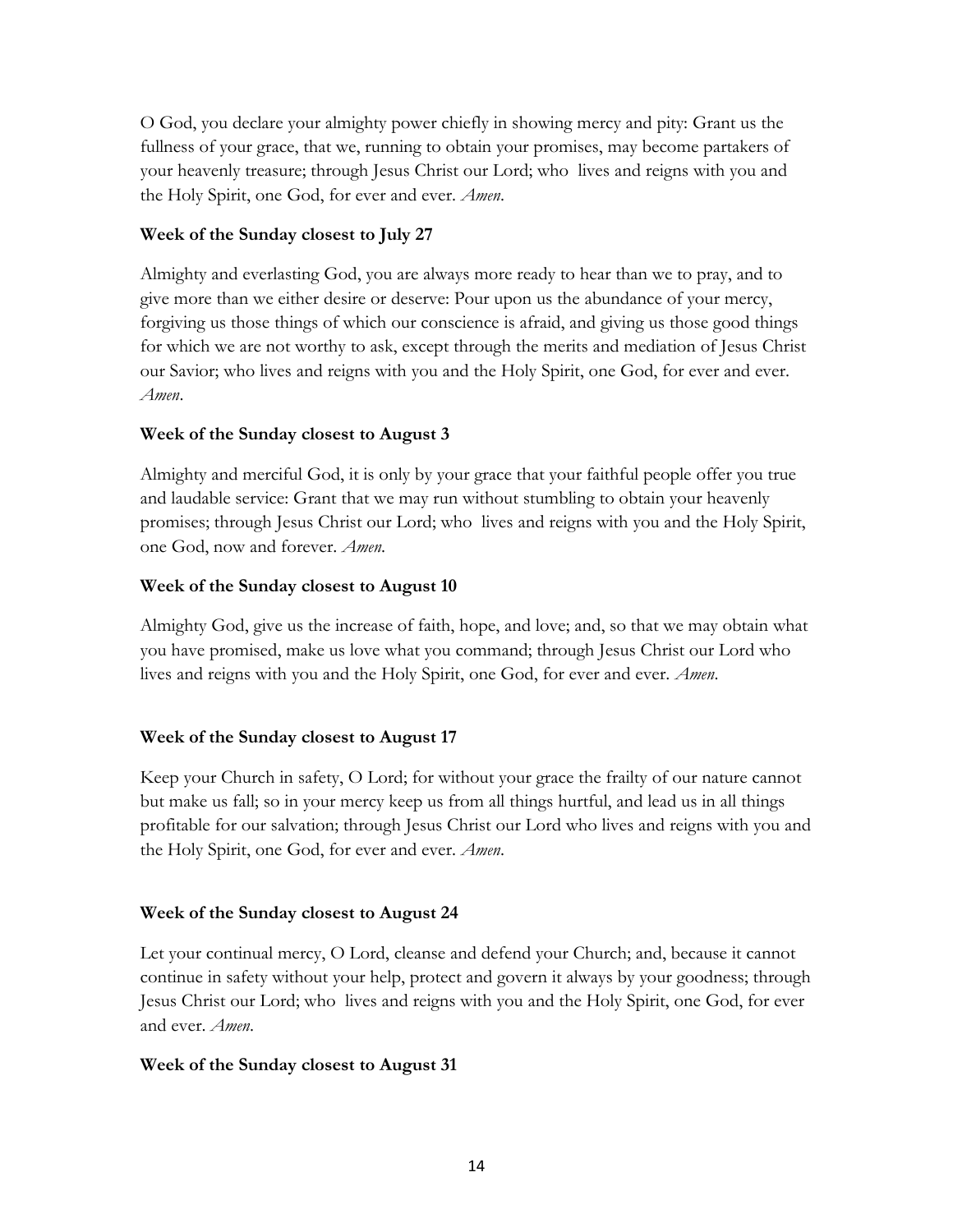O Lord, we pray that your grace may always both precede and follow after us, that we may continually be given to good works; through Jesus Christ our Lord; who lives and reigns with you and the Holy Spirit, one God, now and forever. *Amen*.

#### **Week of the Sunday closest to September 7**

Lord God, grant your people grace to withstand the temptations of the world, the flesh, and the devil; that we may love you faithfully with all our heart and soul and mind and strength; through Jesus Christ our Lord; who lives and reigns with you and the Holy Spirit, one God, now and forever. *Amen*.

### **Week of the Sunday closest to September 14**

 O God, because without you we are not able to please you, mercifully grant that your Holy Spirit may in all things direct and rule our hearts; through Jesus Christ our Lord; who lives and reigns with you and the Holy Spirit, one God, now and forever. *Amen*.

*Wednesday, Friday, and Saturday after September 14 are the traditional autumnal Ember Days.*

#### **Week of the Sunday closest to September 21**

Almighty and merciful God, in your goodness keep us, we pray, from all things that may hurt us, that we, being ready both in mind and body, may accomplish with free hearts those things which belong to your purpose; through Jesus Christ our Lord; who lives and reigns with you and the Holy Spirit, one God, now and forever. *Amen.*

#### **Week of the Sunday closest to September 28**

Merciful Lord, grant to your faithful people pardon and peace; that by your grace we may be cleansed from all our sins and serve you with a quiet mind; through Jesus Christ our Lord; who lives and reigns with you and the Holy Spirit, one God, now and forever. *Amen*.

#### **Week of the Sunday closest to October 5**

Keep, O Lord, your household the Church in continual godliness; that through your protection it may be free from all adversities, and devotedly serve you in good works, to the glory of your Name; through Jesus Christ our Lord; who lives and reigns with you and the Holy Spirit, one God, now and forever. *Amen*.

#### **Week of the Sunday closest to October 12**

God, our refuge and strength, true source of all godliness: Graciously hear the devout prayers of your Church, and grant that those things which we ask faithfully we may obtain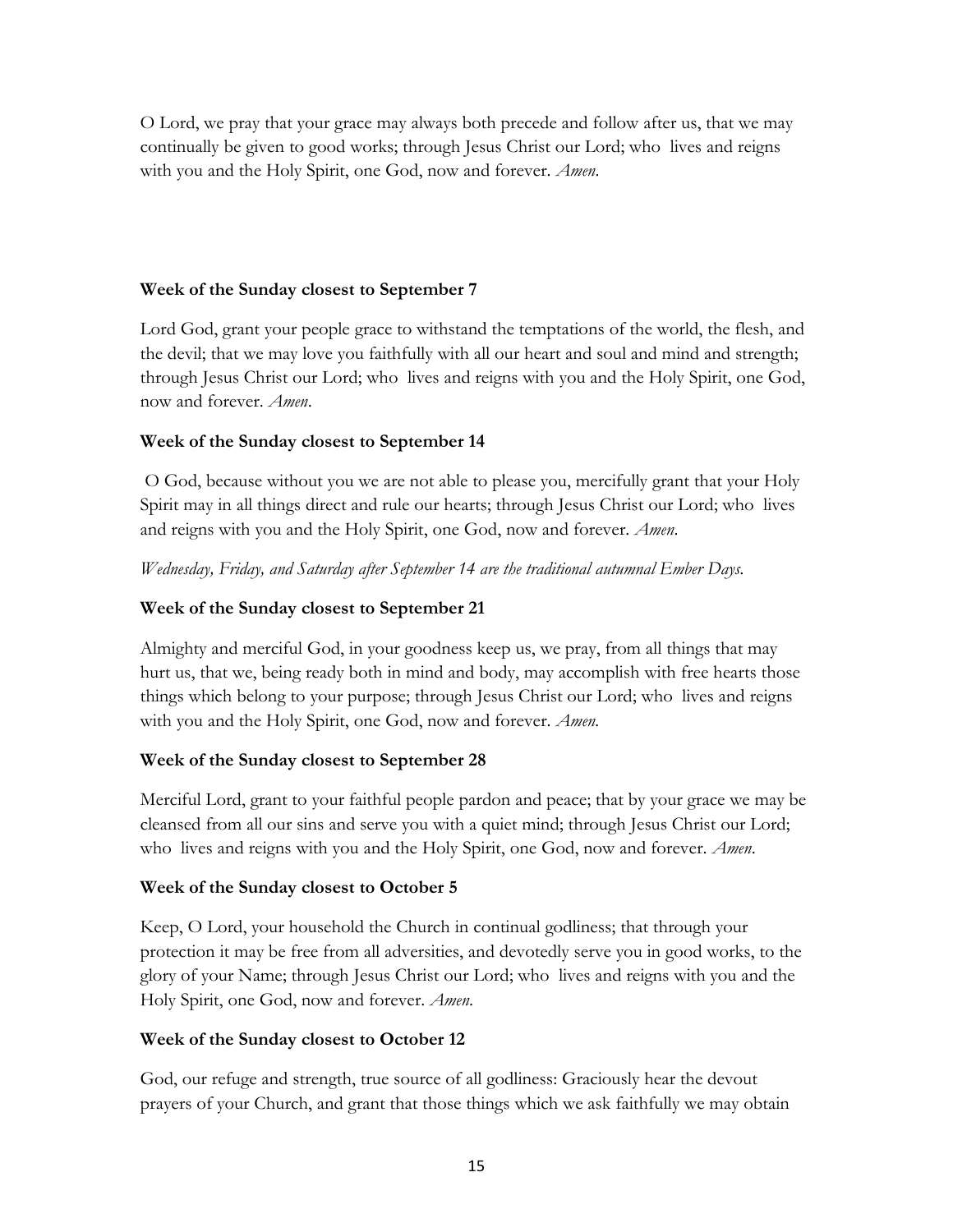effectually; through Jesus Christ our Lord; who sits at your right hand to intercede for us, and who with you and the Holy Spirit lives and reigns in everlasting glory. *Amen*.

### **Week of the Sunday closest to October 19**

Set us free, loving Father, from the bondage of our sins, and in your goodness and mercy give us the liberty of that abundant life which you have made known to us in our Savior Jesus Christ; who lives and reigns with you, in the unity of the Holy Spirit, one God, now and forever. *Amen*.

### **Week of the Sunday closest to October 26**

Almighty and everlasting God, you govern all things both in heaven and on earth: Mercifully hear the supplications of your people, and in our time grant us your peace; through Jesus Christ our Lord; who lives and reigns with you and the Holy Spirit, one God, for ever and ever. *Amen*.

### **All Saints' Day** [November 1]

Almighty God, you have knit together your elect in one communion and fellowship in the mystical body of your Son Christ our Lord: Give us grace so to follow your blessed saints in all virtuous and godly living, that we may come to those ineffable joys that you have prepared for those who truly love you; through Jesus Christ our Lord; who with you and the Holy Spirit lives and reigns, one God, in glory everlasting. *Amen*. *Preface of All Saints*

### **Week of the Sunday closest to November 2**

Grant us, Lord, not to be anxious about earthly things, but to love things heavenly; and even now, while we are placed among things that are passing away, to hold fast to those that shall endure; through Jesus Christ our Lord; who lives and reigns with you and the Holy Spirit, one God, for ever and ever. *Amen*.

### **Week of the Sunday closest to November 9**

O God, whose blessed Son came into the world that he might destroy the works of the devil and make us children of God and heirs of eternal life: Grant that, having this hope, we may purify ourselves as he is pure; that, when he comes again with power and great glory, we may be made like him in his eternal and glorious kingdom; where he lives and reigns with you and the Holy Spirit, one God, for ever and ever. *Amen*.

### **Week of the Sunday closest to November 16**

 Stir up, O Lord, the wills of your faithful people; that they may plenteously bring forth the fruit of good works, as they await the coming of our Lord Jesus Christ to restore all things to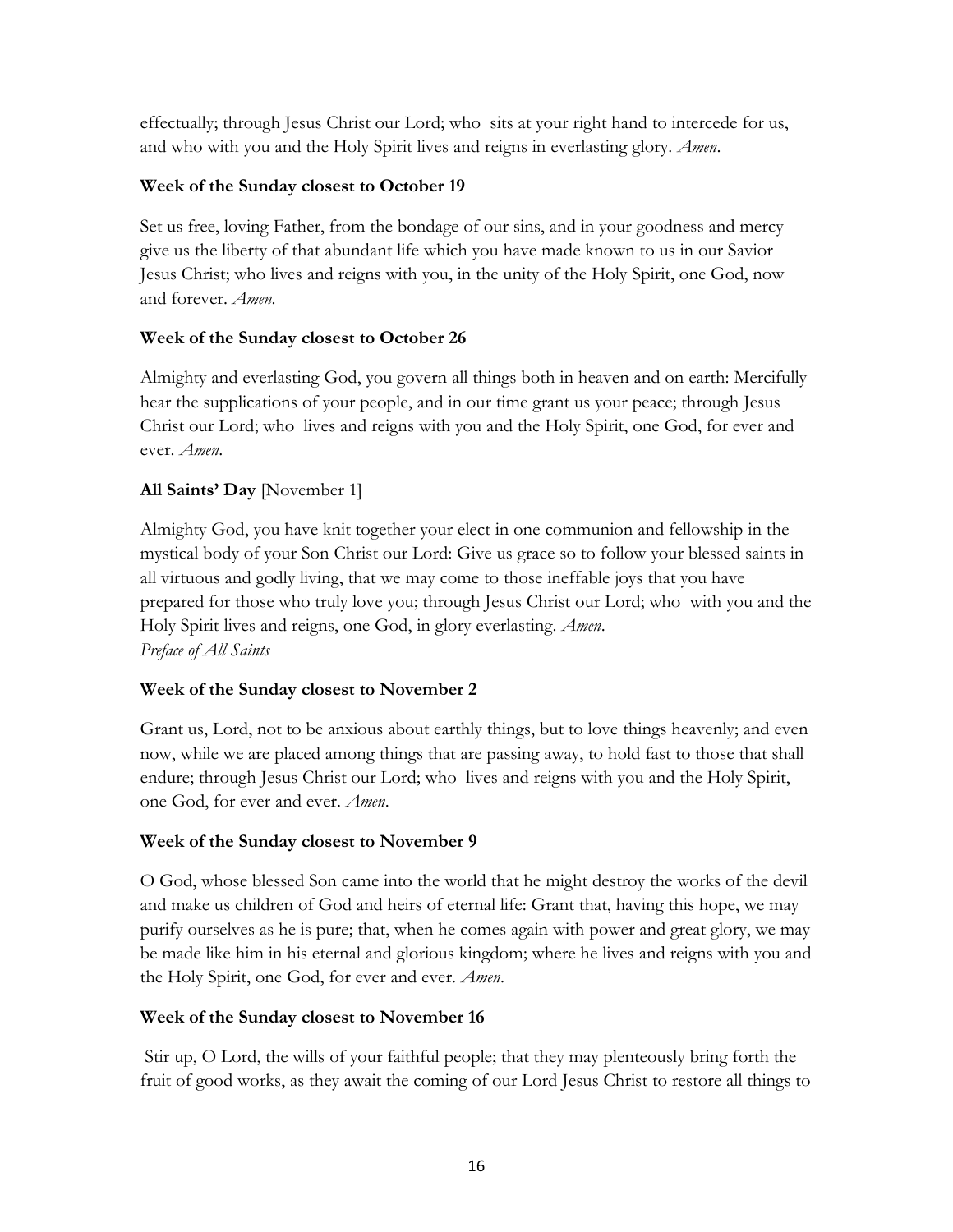their original perfection; who with you and the Holy Spirit lives and reigns for ever and ever. *Amen* 

### **Week of the Sunday closest to November 23** [Christ the King]

Almighty and everlasting God, whose will it is to restore all things in your well-beloved Son, the King of kings and Lord of lords: Mercifully grant that the peoples of the earth, divided and enslaved by sin, may be freed and brought together under his most gracious rule; who lives and reigns with you and the Holy Spirit, one God, now and forever. *Amen*.

*Preface of Christ the King*

# **Holy Days**

### **Saint Andrew** [November 30]

Almighty God, who gave such grace to your apostle Andrew that he readily obeyed the call of your Son Jesus Christ, and brought his brother with him: Give us, who are called by your holy Word, grace to follow him without delay, and to bring those near to us into his gracious presence; who lives and reigns with you and the Holy Spirit, one God, now and forever. *Amen*.

*Preface of Apostles*

# **Saint Thomas** [December 21]

Everliving God, who strengthened your apostle Thomas with firm and certain faith in your Son's resurrection: Grant us so perfectly and without doubt to believe in Jesus Christ, our Lord and our God, that our faith may never be found wanting in your sight; through him who lives and reigns with you and the Holy Spirit, one God, now and forever. *Amen*. *Preface of Apostles*

# **Saint Stephen** [December 26]

Grant, O Lord, that in all our sufferings here upon earth for the testimony of your truth, we may steadfastly look up to heaven, and by faith behold the glory that shall be revealed; and being filled with the Holy Spirit, may learn to love and bless our persecutors by the example of your first martyr Stephen, who prayed for his murderers as did his Lord and Savior; who now sits at the right hand of God to intercede for all who suffer in his Name, and who lives and reigns with the Father and the Holy Spirit for ever and ever. *Amen*. *Preface of Christmas*

# **Saint John the Evangelist** [December 27]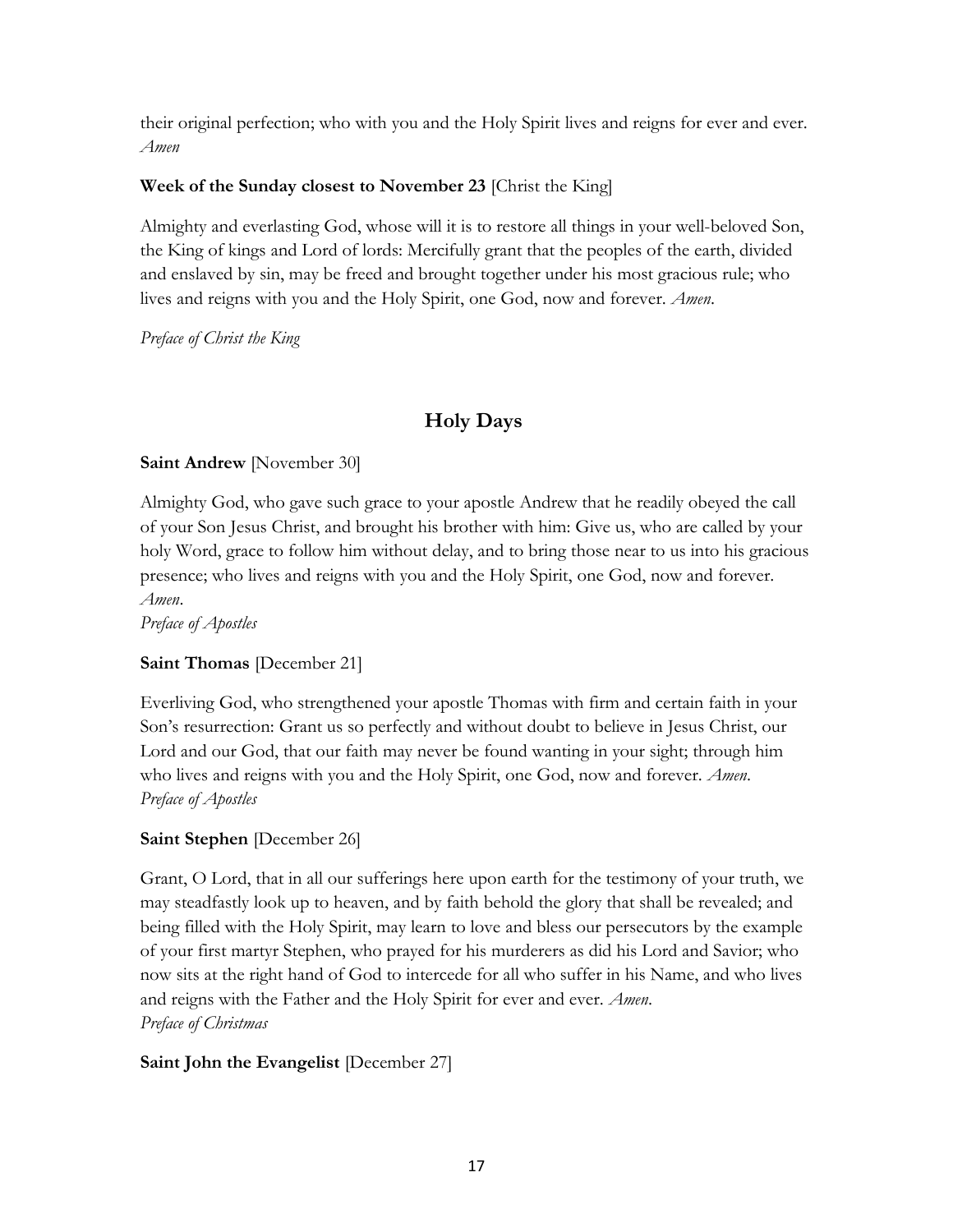Shed upon your Church, O Lord, the brightness of your light, that we, being illumined by the teaching of your apostle and evangelist John, may so walk in the light of your truth, that at length we may attain to the fullness of eternal life; through Jesus Christ our Lord; who lives and reigns with you and the Holy Spirit, one God, for ever and ever. *Amen*. *Preface of Christmas*

# **The Holy Innocents** [December 28]

Almighty God, out of the mouths of children you manifest your truth, and by the death of the holy innocents at the hands of evil tyrants you show your strength in our weakness: We ask you to mortify all that is evil within us, and so strengthen us by your grace, that we may glorify your holy Name by the innocency of our lives and the constancy of our faith even unto death; through Jesus Christ our Lord; who died for us and now lives with you and the Holy Spirit, world without end. *Amen*. *Preface of Christmas*

# **The Holy Name of Our Lord Jesus Christ** [January 1]

*The collect and lessons for this Holy Day may be found between the entries of the First and Second Sundays of Christmas.*

# **Confession of Saint Peter** [January 18]

Almighty Father, who inspired Simon Peter, first among the apostles, to confess Jesus as Messiah and Son of the living God: Keep your Church steadfast upon the rock of this faith, so that in unity and peace we may proclaim the one truth and follow the one Lord, our Savior Jesus Christ; who lives and reigns with you and the Holy Spirit, one God, now and forever. *Amen*.

*Preface of Apostles*

# **Conversion of Saint Paul** [January 25]

O God, by the preaching of your apostle Paul you have caused the light of the Gospel to shine throughout the world: Grant, we pray, that we, having his wonderful conversion in remembrance, may show ourselves thankful to you by following his holy teaching; through Jesus Christ our Lord; who lives and reigns with you, in the unity of the Holy Spirit, one God, now and forever. *Amen*.

*Preface of Apostles*

# **The Presentation of Christ in the Temple** [February 2]

*The collect and lessons for this Holy Day may be found between the entries for the Fourth and Fifth Sundays of Epiphany.*

**Saint Matthias** [February 24]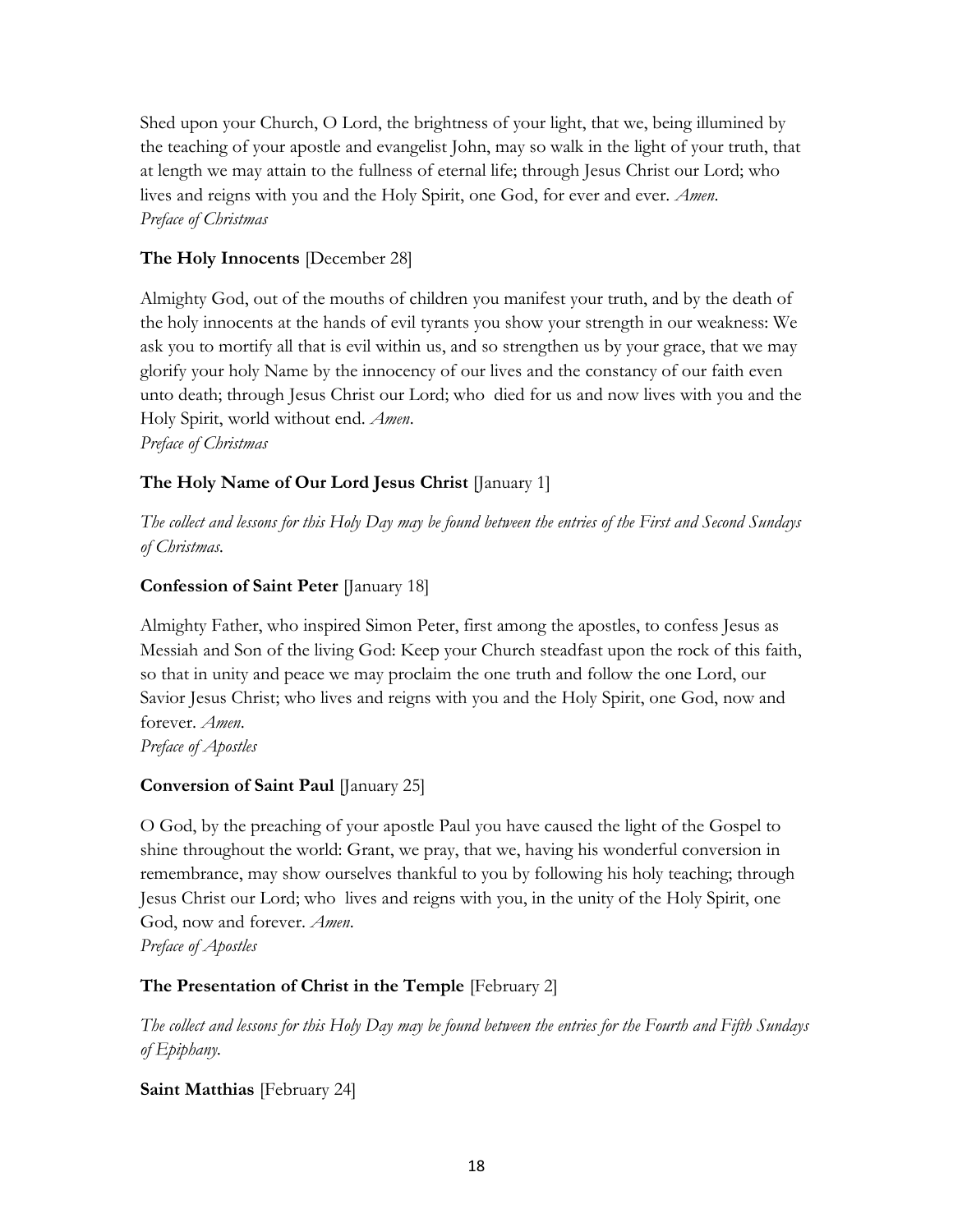Almighty God, who in the place of Judas chose your faithful servant Matthias to be numbered among the Twelve: Grant that your Church, being delivered from false apostles, may always be guided and governed by faithful and true pastors; through Jesus Christ our Lord; who lives and reigns with you, in the unity of the Holy Spirit, one God, now and forever. *Amen*. *Preface of Apostles*

# **Saint Joseph** [March 19]

O God, who from the family of your servant David raised up Joseph to be the guardian of your incarnate Son and the husband of his virgin mother: Give us grace to imitate his uprightness of life and his obedience to your commands; through Jesus Christ our Lord; who lives and reigns with you and the Holy Spirit, one God, for ever and ever. *Amen*. *Preface of the Epiphany*

### **The Annunciation** [March 25]

Pour your grace into our hearts, O Lord, that we who have known the incarnation of your Son Jesus Christ, announced by an angel to the Virgin Mary, may by his cross and passion be brought to the glory of his resurrection; who lives and reigns with you, in the unity of the Holy Spirit, one God, now and forever. *Amen*. *Preface of the Epiphany*

#### **Saint Mark** [April 25]

Almighty God, by the hand of Mark the evangelist you have given to your Church the Gospel of Jesus Christ: We thank you for his witness, and pray that you will give us the grace to know the truth and not be carried about by every wind of false doctrine; so that we may truly and firmly accept Jesus Christ as our Lord and Savior; who lives and reigns with you and the Holy Spirit, one God, for ever and ever. *Amen*. *Preface of All Saints*

#### **Saint Philip and Saint James** [May 1]

Almighty God, who gave to your apostles Philip and James the grace and strength to bear witness to Jesus as the way, the truth, and the life: Grant that we, being mindful of their victory of faith, may glorify in life and death the Name of our Lord Jesus Christ; who lives and reigns with you and the Holy Spirit, one God, now and forever. *Amen*. *Preface of Apostles*

### **The Visitation** [May 31]

Father in heaven, by your grace the virgin mother of your incarnate Son was blessed in bearing him, but still more blessed in keeping your word: Grant us who honor the exaltation of her lowliness to follow the example of her devotion to your will; through Jesus Christ our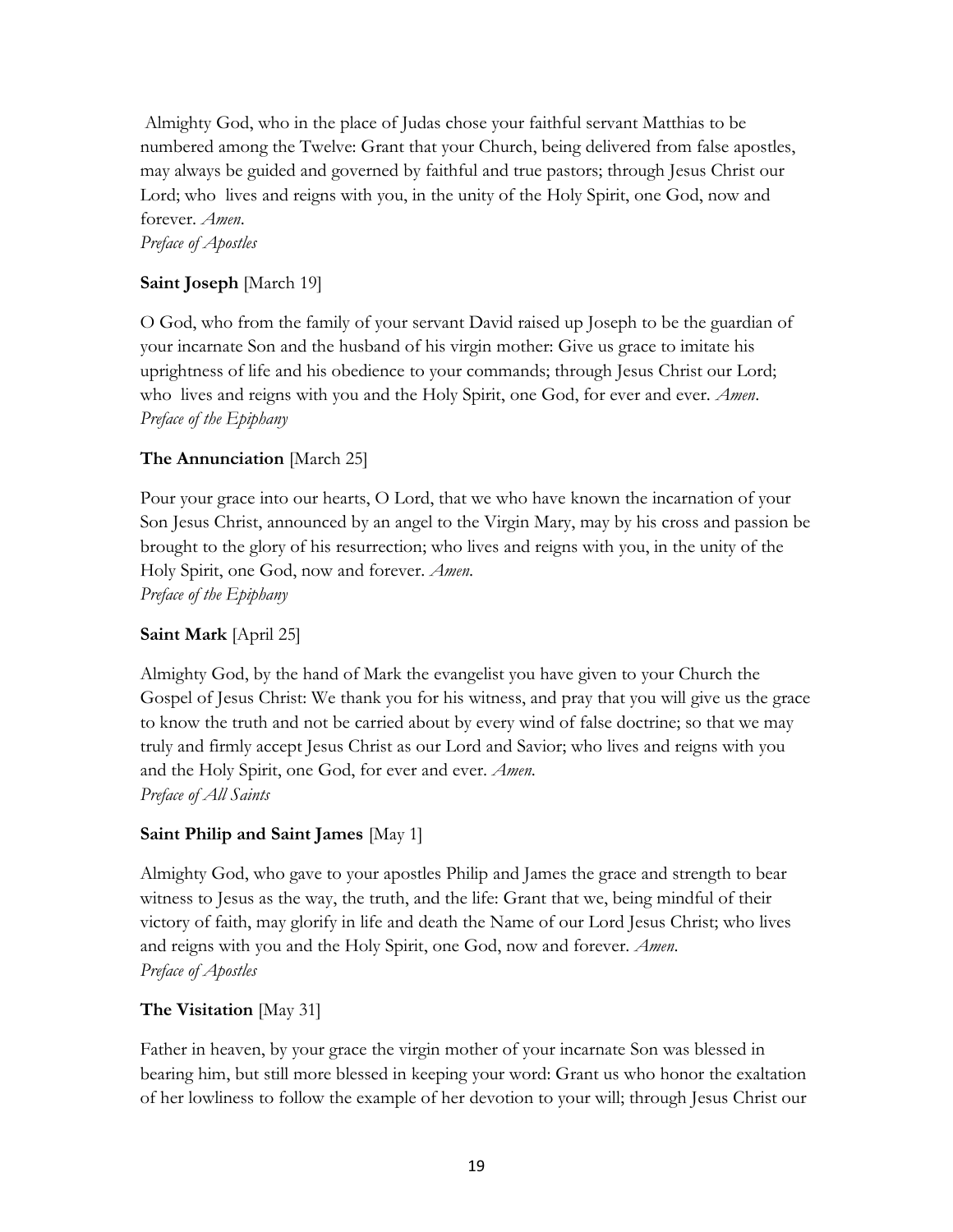Lord; who lives and reigns with you and the Holy Spirit, one God, for ever and ever. *Amen*. *Preface of the Epiphany*

# **Saint Barnabas** [June 11]

Grant, O God, that we may follow the example of your faithful servant Barnabas, who, seeking not his own renown but the well-being of your Church, gave generously of his life and substance for the relief of the poor and went forth courageously in mission for the spread of the Gospel; through Jesus Christ our Lord; who lives and reigns with you and the Holy Spirit, one God, for ever and ever. *Amen*. *Preface of Apostles*

# **The Nativity of Saint John the Baptist** [June 24]

Almighty God, by whose providence your servant John the Baptist was wonderfully born, and sent to prepare the way of your Son our Savior by preaching repentance: Make us so to follow his teaching and holy life, that we may truly repent according to his preaching; and, following his example, constantly speak the truth, boldly rebuke vice, and patiently suffer for the truth's sake; through Jesus Christ your Son our Lord; who lives and reigns with you and the Holy Spirit, one God, for ever and ever. *Amen*. *Preface of Advent*

# **Saint Peter and Saint Paul** [June 29]

Almighty God, whose blessed apostles Peter and Paul glorified you by their martyrdom: Grant that your Church, instructed by their teaching and example, and knit together in unity by your Spirit, may ever stand firm upon the one foundation, which is Jesus Christ our Lord; who lives and reigns with you, in the unity of the Holy Spirit, one God, now and forever. *Amen*.

*Preface of Apostles*

# **Saint Mary Magdalene** [July 22]

Almighty God, whose blessed Son restored Mary Magdalene to health of body and of mind, and called her to be a witness of his resurrection: Mercifully grant that by your grace we may be healed from all our infirmities and know you in the power of his unending life; who with you and the Holy Spirit lives and reigns, one God, now and forever. *Amen*. *Preface of Apostles*

# **Saint James** [July 25]

O gracious God, we remember before you today your servant and apostle James, first among the Twelve to suffer martyrdom for the Name of Jesus Christ; and we pray that you will pour out upon the leaders of your Church that spirit of self-denying service by which alone they may have true authority among your people; through Jesus Christ our Lord; who lives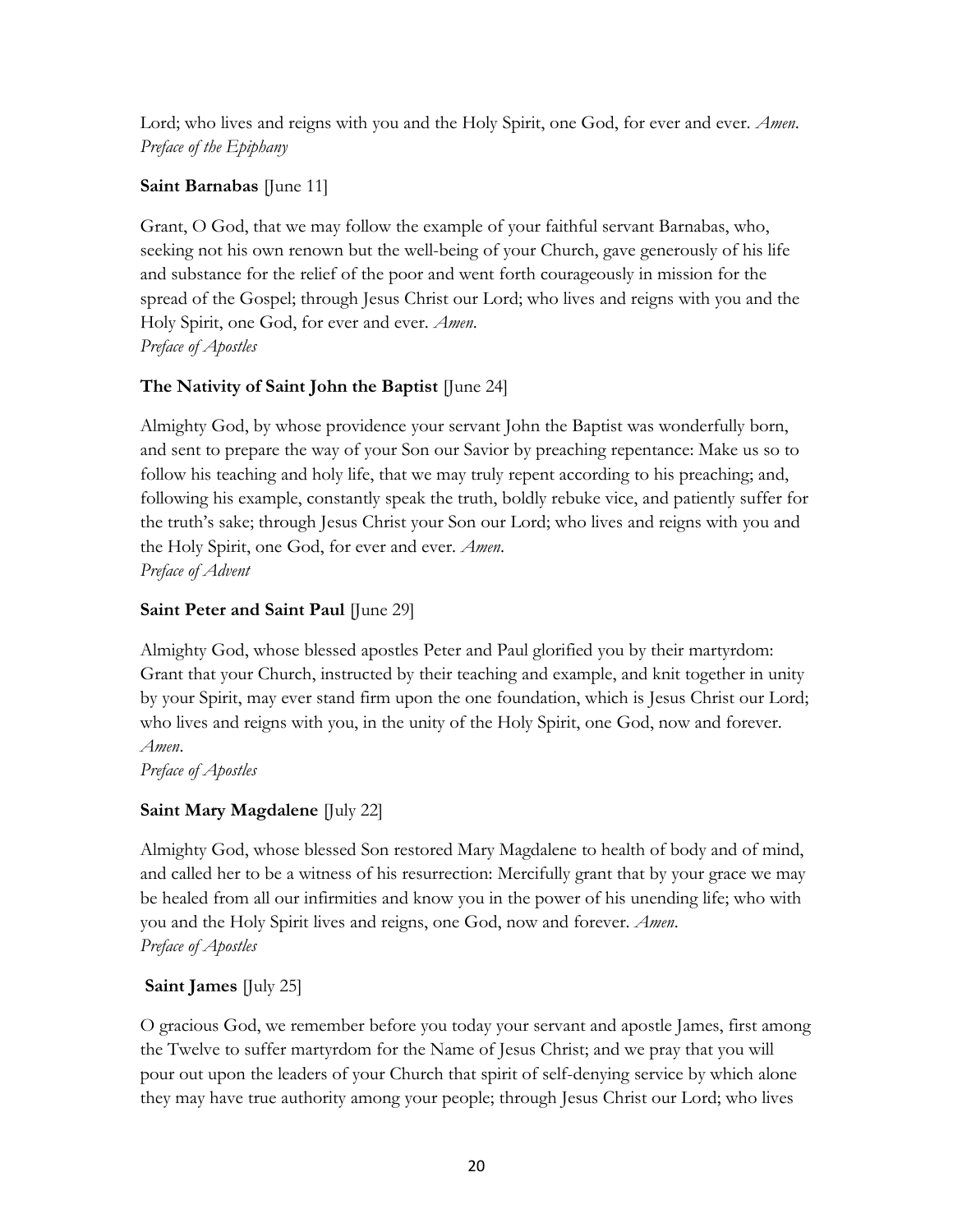and reigns with you and the Holy Spirit, one God, now and forever. *Amen*. *Preface of Apostles*

# **The Transfiguration** [August 6]

O God, who on the holy mount revealed to chosen witnesses your well-beloved Son, wonderfully transfigured, in raiment white and glistening: Mercifully grant that we, being delivered from the disquietude of this world, may by faith behold the King in his beauty; who with you, O Father, and you, O Holy Spirit, lives and reigns, one God, for ever and ever. *Amen*.

*Preface of the Transfiguration*

# **Saint Mary the Virgin** [August 15]

O God, you have taken to yourself the blessed Virgin Mary, mother of your incarnate Son: Grant that we, who have been redeemed by his blood, may share with her the glory of your eternal kingdom; through Jesus Christ our Lord; who lives and reigns with you, in the unity of the Holy Spirit, one God, now and forever. *Amen*. *Preface of Christmas*

# **Saint Bartholomew** [August 24]

Almighty and everlasting God, who gave to your apostle Bartholomew grace truly to believe and to preach your Word: Grant that your Church may love what he believed and preach what he taught; through Jesus Christ our Lord; who lives and reigns with you and the Holy Spirit, one God, for ever and ever. *Amen*. *Preface of Apostles*

# **Holy Cross Day** [September 14]

Almighty God, whose Son our Savior Jesus Christ was lifted high upon the cross that he might draw the whole world to himself: Mercifully grant that we, who glory in the mystery of our redemption, may have grace to take up our cross and follow him; who lives and reigns with you and the Holy Spirit, one God, in glory everlasting. *Amen*. *Preface of Holy Week*

# **Saint Matthew** [September 21]

Lord Jesus, you called Matthew from collecting taxes to become your apostle and evangelist; grant us the grace to forsake all covetous desires and the pursuit of inordinate riches, so that we may also follow you as he did and proclaim to the world around us the good news of your salvation; who live and reign with the Father and the Holy Spirit, one God, now and forever. *Amen*.

*Preface of the Apostles*

# **Holy Michael and All Angels** [September 29]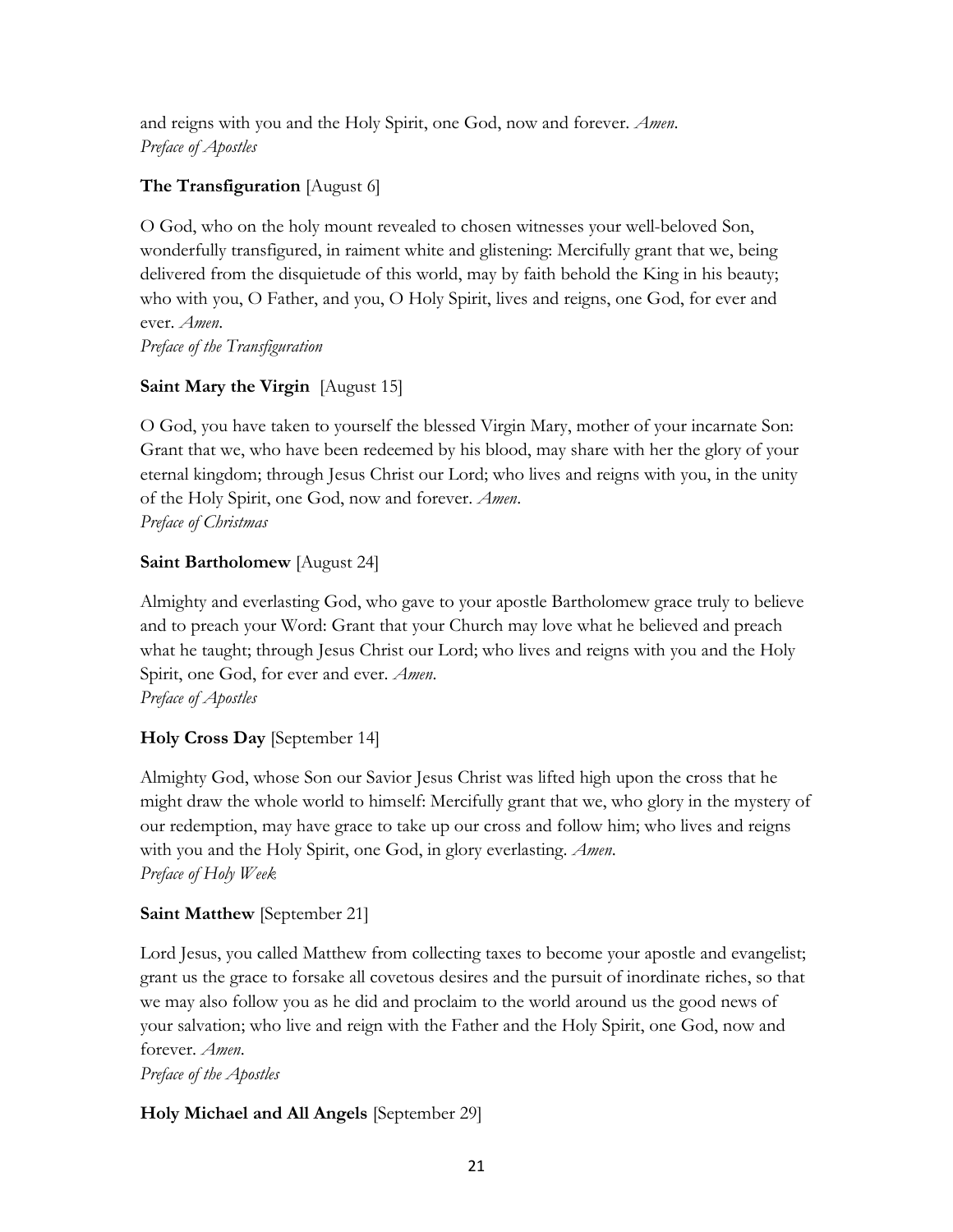Everlasting God, you have ordained and constituted in a wonderful order the ministries of angels and mortals: Mercifully grant that, as your holy angels always serve and worship you in heaven, so by your appointment they may help and defend us here on earth; through Jesus Christ our Lord; who lives and reigns with you and the Holy Spirit, one God, for ever and ever. *Amen*.

*Preface of Trinity Sunday*

### **Saint Luke** [October 18]

Almighty God, you called Luke the physician, to be an evangelist and physician of the soul: We pray that we, by the wholesome medicine of the doctrine which he taught, may have all the diseases of our souls be healed; through Jesus Christ our Lord; who lives and reigns with you and the Holy Spirit, one God, now and forever. *Amen*. *Preface of All Saints*

### **Saint James of Jerusalem** [October 23]

Grant, O God, that, following the example of your apostle James the Just, kinsman of our Lord, your Church may give itself continually to prayer and to the reconciliation of all who are at variance and enmity; through Jesus Christ our Lord; who lives and reigns with you and the Holy Spirit, one God, now and forever. *Amen*. *Preface of the Apostles*

### **Saint Simon and Saint Jude** [October 28]

O God, we thank you for the glorious company of the apostles, and especially on this day for Simon and Jude; and we pray that, as they were faithful and zealous in their mission, so we may with ardent devotion make known the love and mercy of our Lord and Savior Jesus Christ; who lives and reigns with you and the Holy Spirit, one God, for ever and ever. *Amen*. *Preface of Apostles*

# **Ember Days (The Ministry of the Church)**

#### *For use on the traditional days or at other times*

Almighty God, the giver of all good gifts, in your divine providence you have appointed various orders in your Church: Give your grace, we humbly pray, to all who are [now] called to any office and ministry for your people; and so fill them with the truth of your doctrine and clothe them with holiness of life, that they may faithfully serve before you, to the glory of your great Name and for the benefit of your holy Church; through Jesus Christ our Lord; who lives and reigns with you, in the unity of the Holy Spirit, one God, now and forever. *Amen*.

*Preface of the Apostles and Ordinations*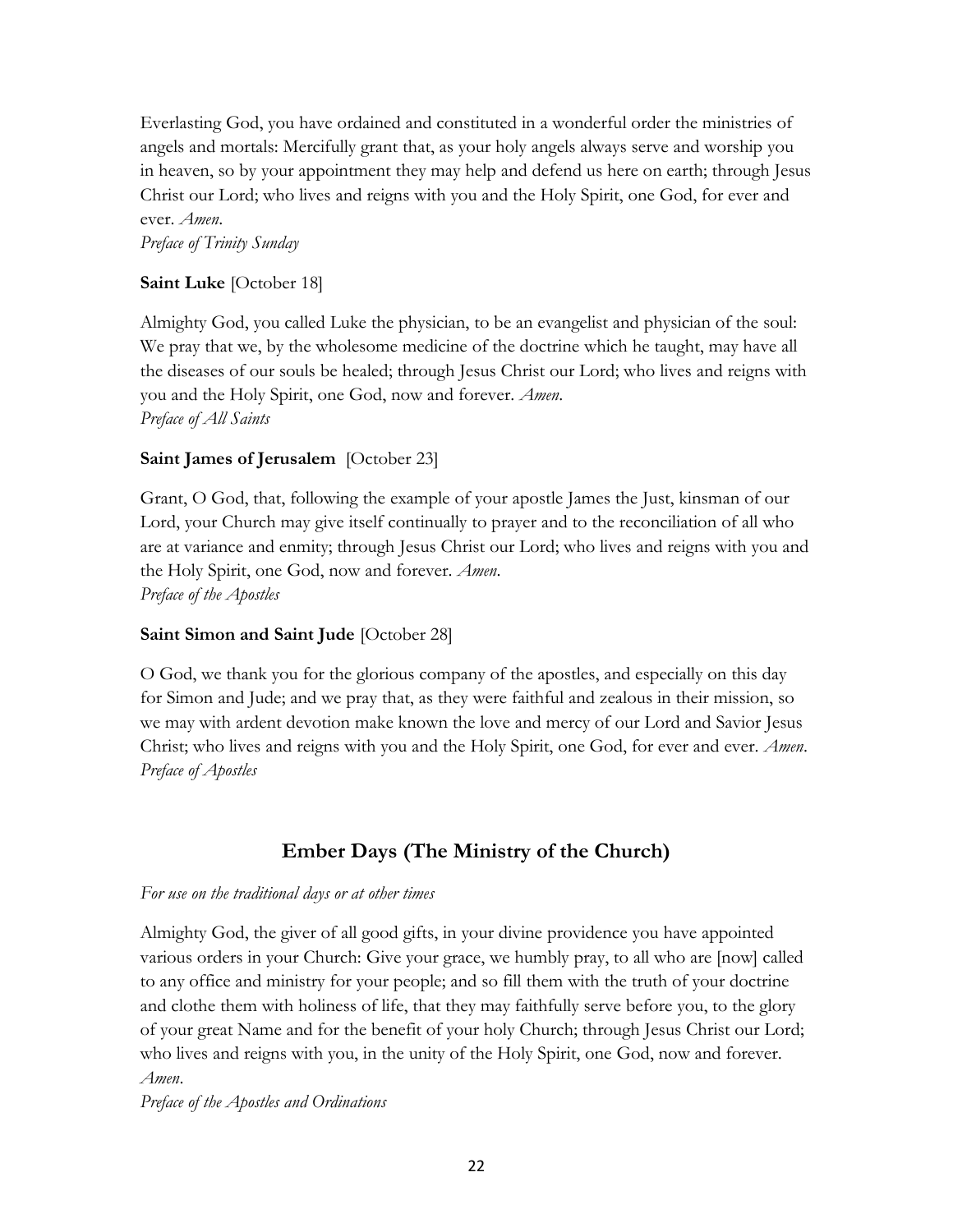O God, you led your holy apostles to ordain ministers in every place: Grant that your Church, under the guidance of the Holy Spirit, may choose suitable persons for the ministry of Word and Sacrament, and may uphold them in their work for the extension of your kingdom; through him who is the Shepherd and Bishop of our souls, Jesus Christ our Lord; who lives and reigns with you and the Holy Spirit, one God, for ever and ever. *Amen*. *Preface of the Apostles and Ordinations*

# **Rogation Days (Agriculture and Industry)**

Almighty God, Lord of heaven and earth: We humbly pray that your gracious providence may give and preserve to our use the harvests of the land and of the seas, and may prosper all who labor to gather them, that we, who are constantly receiving good things from your hand, may always give you thanks; through Jesus Christ our Lord; who lives and reigns with you and the Holy Spirit, one God, for ever and ever. *Amen*. *Preface of the Season*

*OR*

Almighty God, whose Son Jesus Christ in his earthly life shared our toil and hallowed our labor: Be present with your people where they work; make those who carry on the industries and commerce of this land responsive to your will; and give to us all a pride in what we do, and a just return for our labor; through Jesus Christ our Lord; who lives and reigns with you, in the unity of the Holy Spirit, one God, now and forever. *Amen*. *Preface of the Season*

# **National Days**

# **Dominion Day** [Canada on July 1]

Lord God, you provide for your people by your power, and rule over them in love: So bless your servant our King/Queen *N*., and h*is/her* Government in this Dominion of Canada, that your people may dwell in peace and safety, and your Church serve you in all godly quietness; through Jesus Christ our Lord; who lives and reigns with you and the Holy Spirit, one God, for ever and ever. *Amen*. *Preface of Trinity Sunday*

**Independence Day** [United States of America on July 4]

Lord God*,* through whose mighty power our founders won their liberties of old; Grant that we and all the people of this land may have grace to maintain these liberties in righteousness and peace; through Jesus Christ our Lord who lives and reigns with you and the Holy Spirit, one God, for ever and ever. *Amen*. *Preface of Trinity Sunday*

*OR*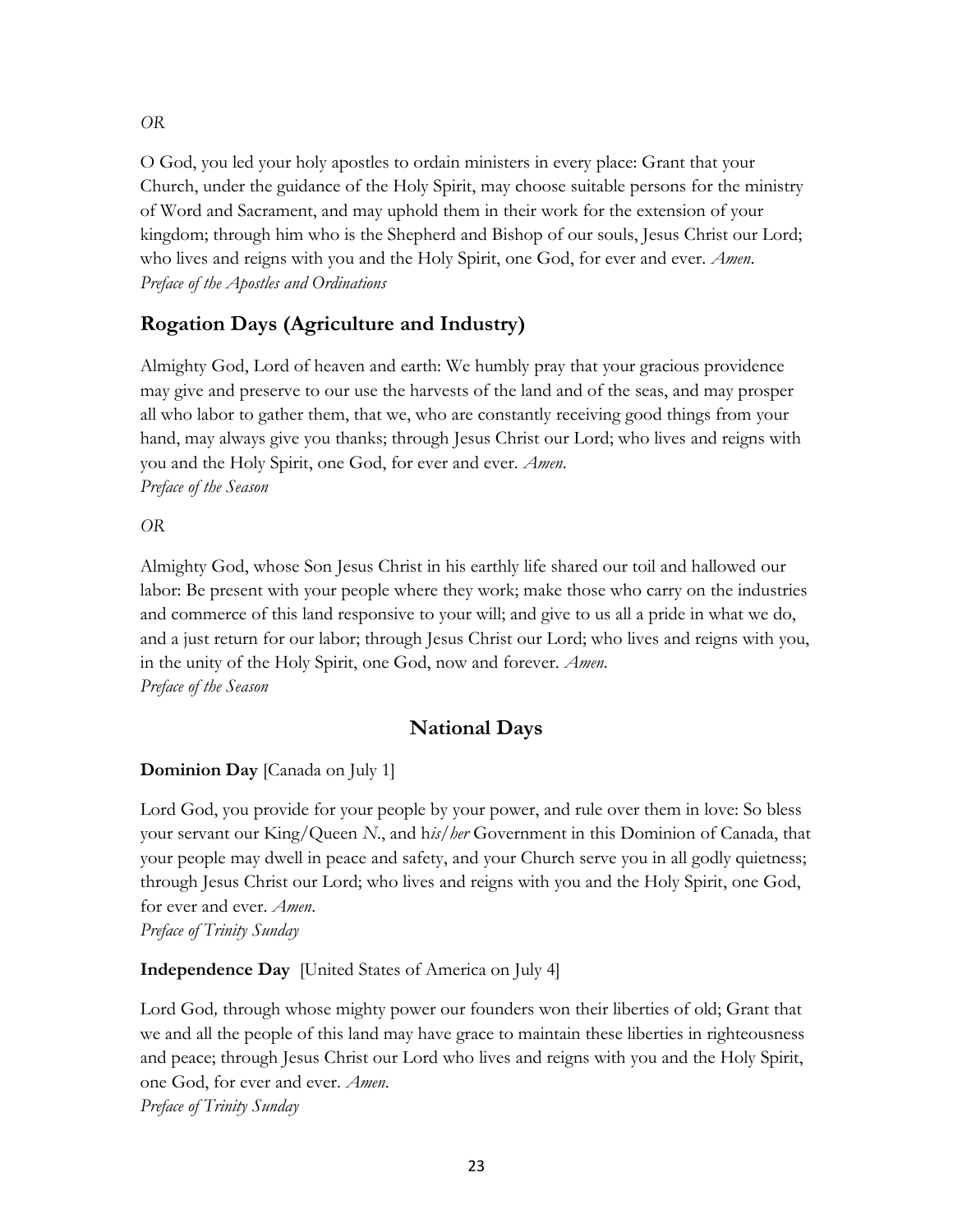### **Thanksgiving Day** [Canada and United States of America]

Most merciful Father, we humbly thank you for all your gifts so freely bestowed upon us; for life and health and safety; for strength to work and leisure to rest; for all that is beautiful in creation and in human life; but above all we thank you for our spiritual mercies in Christ Jesus our Lord; who with you and the Holy Spirit lives and reigns, one God, for ever and ever. *Amen*.

*Preface of Trinity Sunday*

**Remembrance (Veterans) Day** [November 11] **and Memorial Day** [United States of America - Monday nearest May 28]]

O King and Judge of the nations: We remember before you with grateful hearts the men and women of our armed forces, who in the day of decision ventured much for the liberties we now enjoy; grant that we may not rest until all the people of this land share the benefits of true freedom and gladly accept its disciplines; through Jesus Christ our Lord; whowith you and the Holy Spirit, lives and reigns, now and forever. *Amen*.

# **Common of Commemorations**

*The festival of a saint is observed in accordance with the rules of precedence set forth in the Calendar of the Church Year. At the discretion of the Celebrant, and as appropriate, any of the following Collects, with one of the corresponding sets of Psalms and Lessons, may be used a) at the commemoration of a saint listed in the Calendar for which no Proper is provided in this Book, or b) at the patronal festival or commemoration of a saint not listed in the Calendar.* 

### **Of a Martyr**

Almighty God, who gave to your servant *N*. boldness to confess the Name of our Savior Jesus Christ before the rulers of this world, and courage to die for this faith: Grant that we may always be ready to give a reason for the hope that is in us, and to suffer gladly for the sake of our Lord Jesus Christ; who lives and reigns with you and the Holy Spirit, one God, for ever and ever. *Amen*.

*Preface of Holy Week*

### **Of a Missionary or Evangelist**

Almighty and everlasting God, we thank you for your servant *N*., whom you called to preach the Gospel to the people of\_\_\_\_\_\_\_\_\_ (or to the\_\_\_\_\_\_\_\_\_\_ people); raise up in this and every land evangelists and heralds of your kingdom, that your Church may proclaim the unsearchable riches of our Savior Jesus Christ; who lives and reigns with you and the Holy Spirit, one God, now and forever. *Amen*. *Preface of Pentecost*

### **Of a Pastor**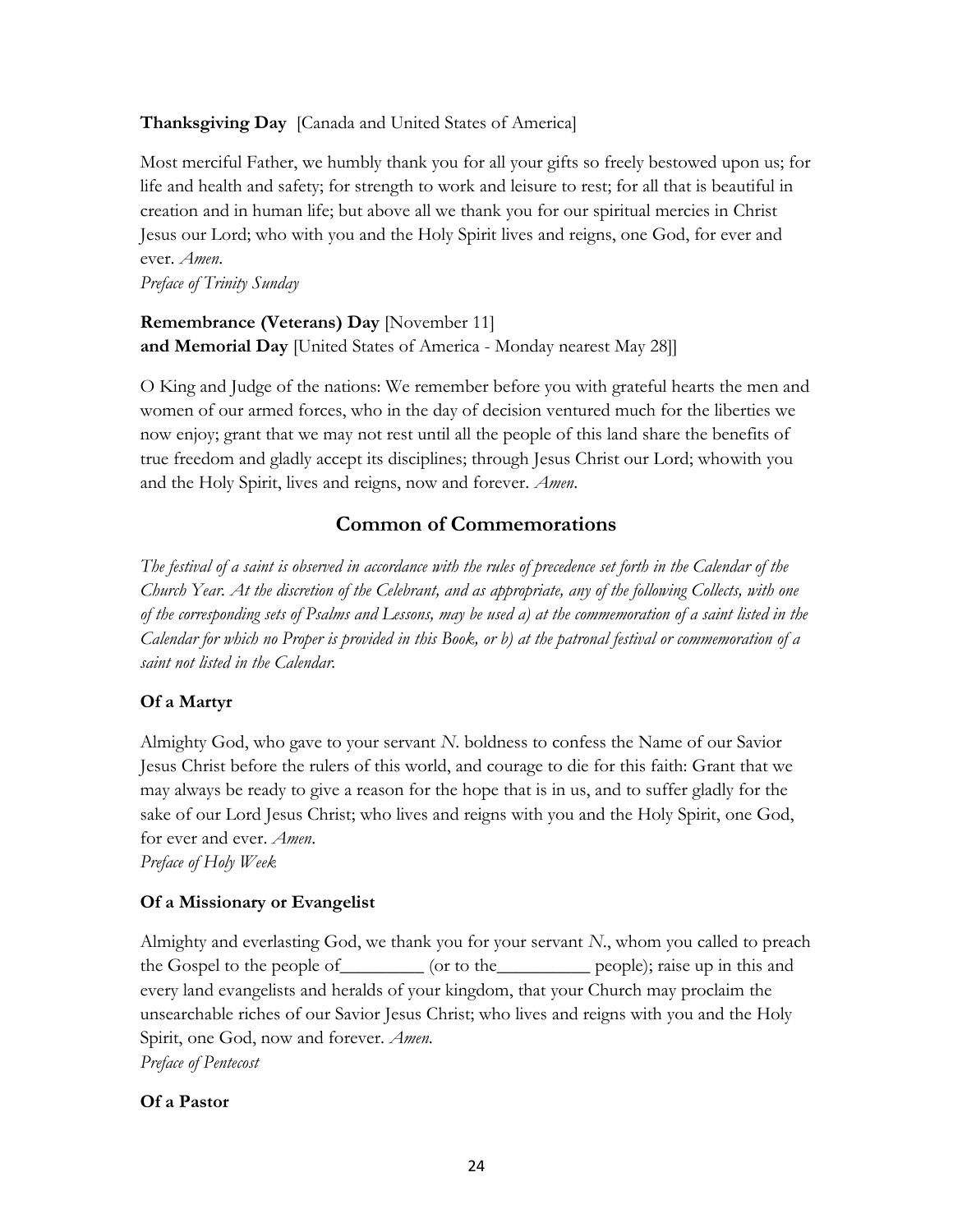O God, our heavenly Father, who raised up your faithful servant *N*., to be a [bishop and] pastor in your Church and to feed your flock: Give abundantly to all pastors the gifts of your Holy Spirit, that they may minister in your household as true servants of Christ and stewards of your divine mysteries; through Jesus Christ our Lord; who lives and reigns with you and the Holy Spirit, one God, for ever and ever. *Amen*. *Preface of a Saint* 

# **Of a Teacher of the Faith**

Almighty God, you gave to your servant *N*. special gifts of grace to understand and teach the truth as it is in Christ Jesus: Grant that by this teaching we may know you, the one true God, and Jesus Christ whom you have sent; who lives and reigns with you and the Holy Spirit, one God, for ever and ever. *Amen*.

*Preface of a Saint, or of Trinity Sunday*

# **Of a Monastic**

O God, whose blessed Son became poor that we through his poverty might be rich: Deliver us from an inordinate love of this world, that we, inspired by the devotion of your servant *N*., may serve you with singleness of heart, and attain to the riches of the age to come; through Jesus Christ our Lord; who lives and reigns with you, in the unity of the Holy Spirit, one God, now and forever. *Amen*. *Preface of a Saint*

# **Of a Reformer of the Church**

O God, by whose grace your servant *N*., kindled with the flame of your love, became a burning and a shining light in your Church, turning error into truth and arrogance into humility: Grant that we also may be aflame with the same spirit of love and discipline, and walk before you as children of light; that your Church on earth may more closely resemble your heavenly kingdom; through Jesus Christ our Lord; who lives and reigns with you, in the unity of the Holy Spirit, one God, now and forever. *Amen*. *Preface of Pentecost*

# **Of a Renewer of Society**

Almighty and everlasting God, who kindled the flame of your love in the heart of your servant *N*. to manifest your compassion and mercy on the poor and the persecuted; Grant to us, your humble servants, a like faith and power of love, that we who give thanks for *his* righteous zeal may profit by *his* example; through Jesus Christ our Lord; who lives and reigns with you and the Holy Spirit, one God, for ever and ever. *Amen*. *Preface of a Saint*

### **Of an Ecumenist**